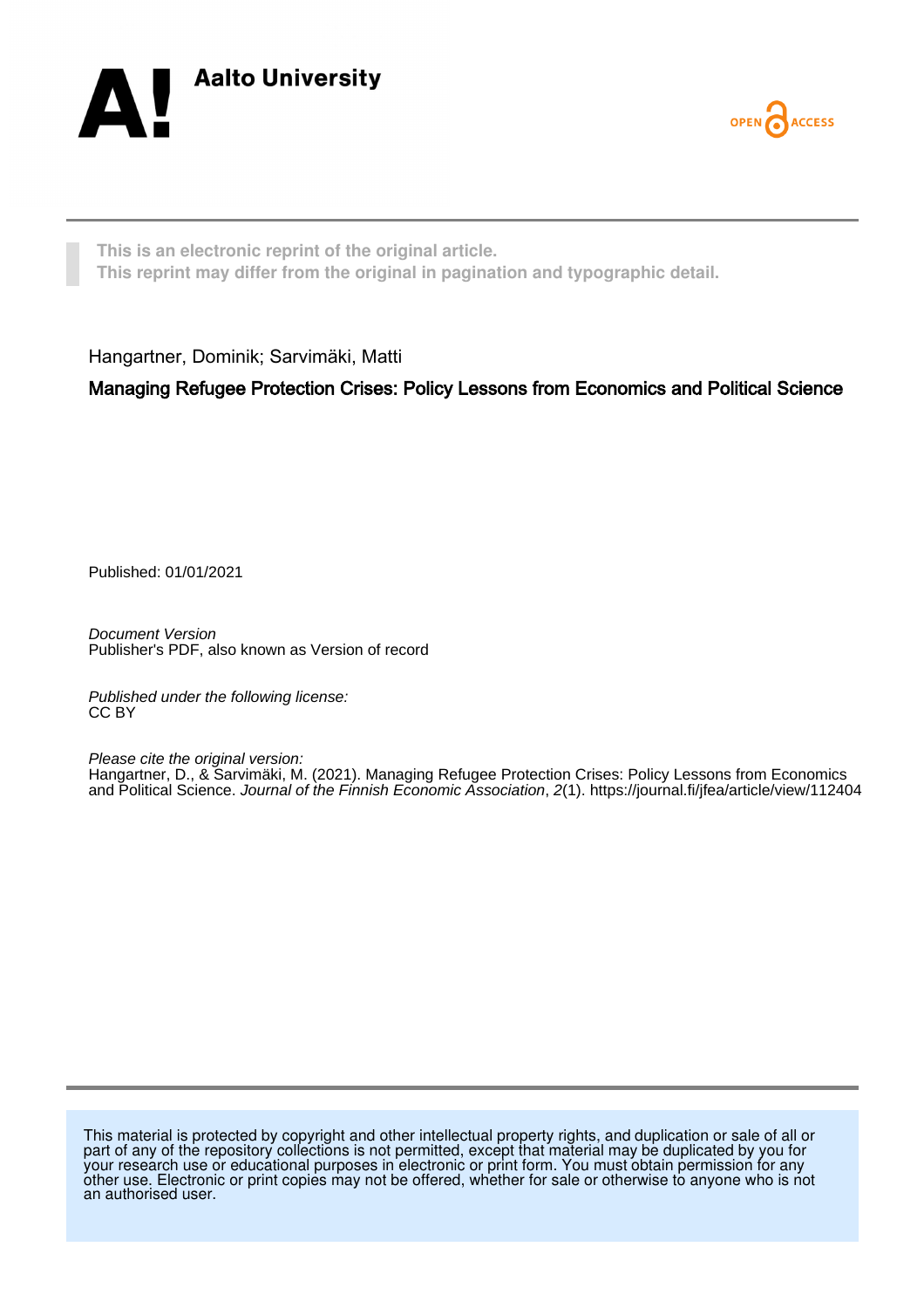# Managing Refugee Protection Crises: Policy Lessons from Economics and Political Science

#### **Dominik Hangartner**

Center for Comparative and International Studies, ETH Zurich Immigration Policy Lab, Stanford University and ETH Zurich dominik.hangartner@gess.ethz.ch

#### **Matti Sarvimäki**

Dept. of Economics, Aalto University School of Business VATT Institute for Economic Research Helsinki Graduate School of Economics matti.sarvimaki@aalto.fi

#### **Judith Spirig**

Dept. of Political Science, University College London Immigration Policy Lab, Stanford University and ETH Zurich j.spirig@ucl.ac.uk

#### **Abstract**

We review and interpret research on the economic and political effects of receiving asylum seekers and refugees in developed countries, with a particular focus on the 2015 European refugee protection crisis and its aftermath. In the first part of the paper, we examine the consequences of receiving asylum seekers and refugees and identify two main findings. First, the reception of refugees is unlikely to generate large direct economic effects. Both labor market and fiscal consequences for host countries are likely to be relatively modest. Second, however, the broader political processes accompanying the reception and integration of refugees may give rise to indirect yet larger economic effects. Specifically, a growing body of work suggests that the arrival of asylum seekers and refugees can fuel the rise of anti-immigrant populist parties, which may lead to the adoption of economically and politically isolationist policies. Yet, these political effects are not inevitable and occur only under certain conditions. In the second part of the paper, we discuss the conditions under which these effects are less likely to occur. We argue that refugees' effective integration along relevant linguistic, economic, and legal dimensions, an allocation of asylum seekers that is perceived as 'fair' by the host society, and meaningful contact between locals and newly arrived refugees have the potential to mitigate the political and indirect economic risks.

*This paper is based on a background report commissioned by Finland's Economic Policy Council and circulated as "Dealing with the Refugee Crisis: Policy Lessons from Economics and Political Science" in 2017. We thank Janne Tukiainen (the editor), an anonymous referee, Roope Uusitalo, and seminar participants at Bank of Finland, Ministry of Finance, and Prime Minister's Office for insightful comments. Sary Alasiri supported the compilation of the literature review.*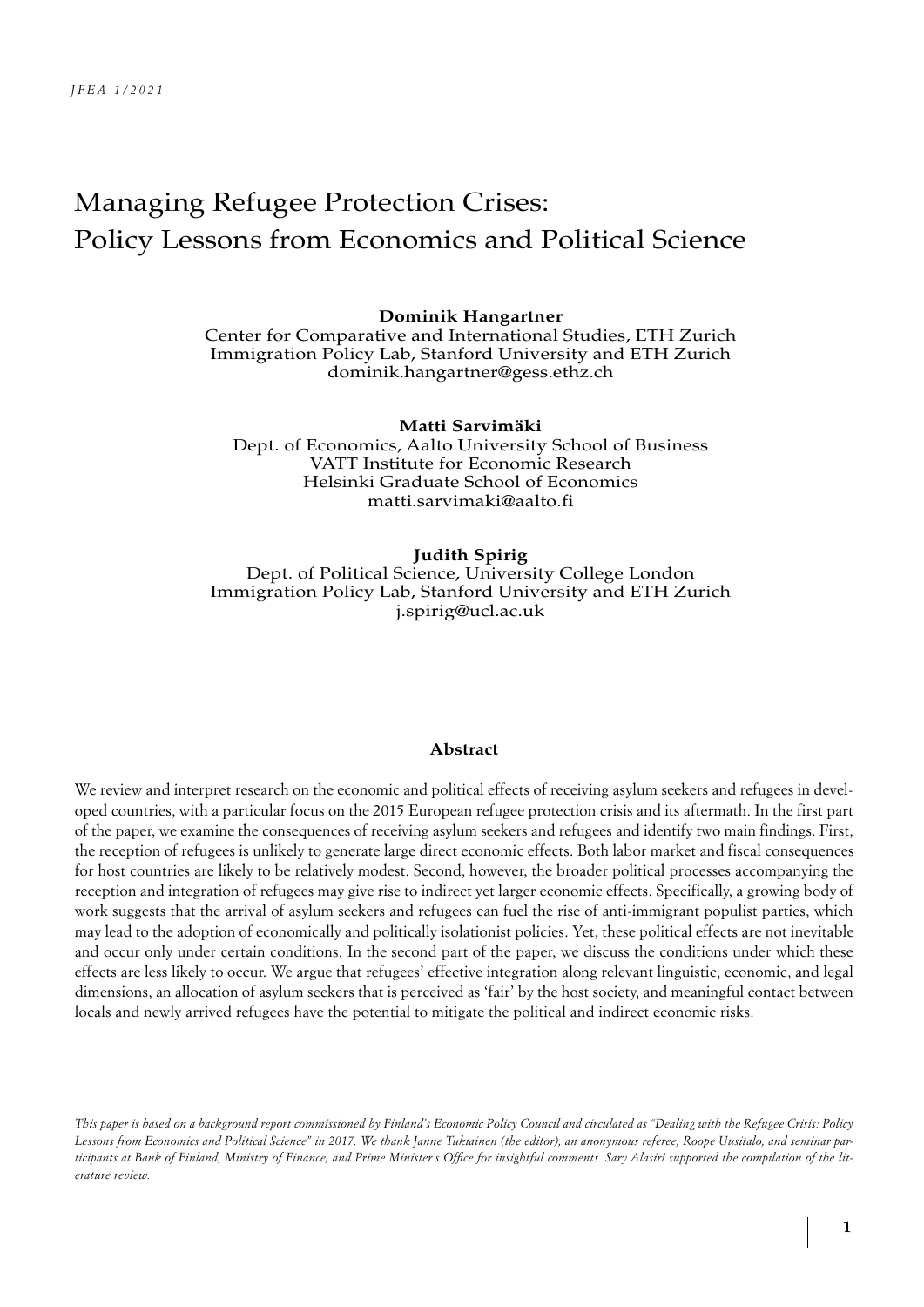



*Source: OECD (2020)*

# **1. Introduction**

In 2015, the number of individuals seeking asylum in Europe increased rapidly. For many governments, the situation posed a major challenge, because they quickly had to find ways to host asylum seekers and process their asylum claims. The "European Refugee Protection Crisis" of 2015 also pushed many countries to introduce more restrictive asylum and new integration policies.1 By and large, these decisions were made on an ad-hoc basis, with limited foresight on their likely impacts and a small evidence base.

While 2015 was certainly exceptional in comparison to previous years, relatively sudden increases in asylum applications and refugee reception are quite common, also in Europe. As shown in Figure 1, Europe experienced the arrival of comparatively large numbers of asylum seekers also during the 1990s. Earlier refugee crises not covered in this figure include, among others, the millions of displaced Europeans in the aftermath of World War II.

Given that demand-side drivers, most notably wars and violent conflict (see Hatton 2004), account for much of the variation in asylum application numbers, it is likely that the number of people seeking asylum will remain outside host countries' complete control and keep fluctuating. Accordingly, while governments' reception and integration challenges might have been exceptionally large in the aftermath of the 2015 refugee protection crisis, similar situations are likely to arise also in the future. Thus, it is a good time to take stock on lessons learned from the past crisis and prepare for future challenges.

*<sup>1</sup> Initially, some policies made seeking asylum easier. Most notably, for a short period, Germany stopped sending Syrian refugees back to the country of first entry and started invoking the sovereignty clause of the Dublin regulation, i.e. to evaluate Syrian asylum seekers' claims in Germany. Subsequent changes in asylum policies had been almost exclusively restrictive and aimed to reduce the number of (staying) asylum seekers – including Germany retracting from the invocation of the sovereignty clause and Sweden no longer offering permanent residency permits upon arrival. Most countries have also introduced new integration policies focusing on asylum seekers with a high probability of staying or already accepted refugees with the main goal to facilitate their labor market integration. This mainly included language trainings and integration courses. For example, Germany started obliging accepted refugees and asylum seekers with a high probability of staying to participate in integration classes. Sweden has increased the availability of vocational introduction jobs and work experience placements for asylum seekers and expanded the range of services in household work that allow for tax deductions (see Swedish Government 2015).*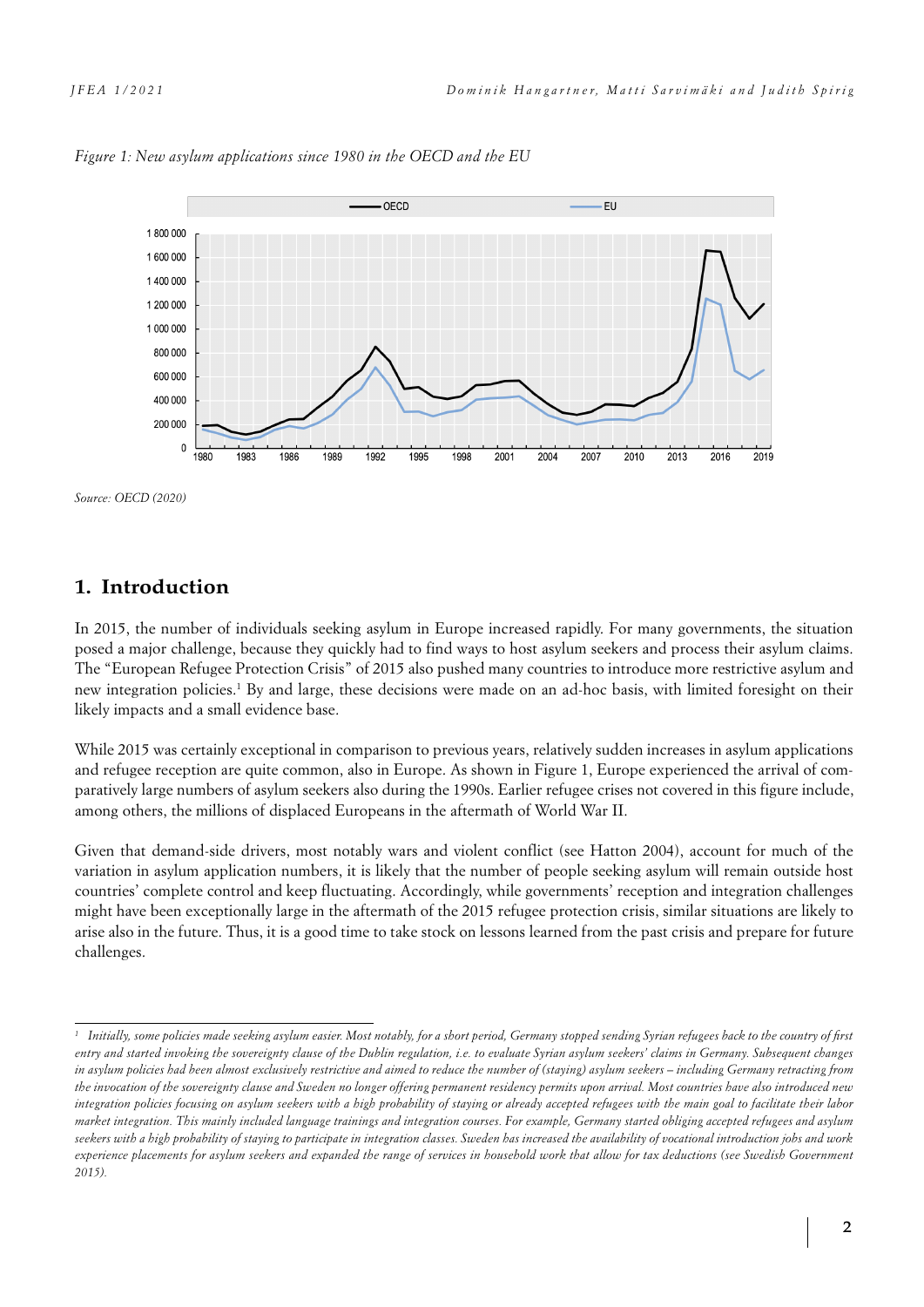This paper aims to help both researchers and policy makers in this task. We present a selective review and an interpretation of the research examining the economic and political effects of receiving refugees in Europe and North America. We focus predominantly on *published* studies of the political and economic consequences of the arrival of *forced migrants* (i.e., asylum seekers, refugees, people with subsidiary protection)2 in *Europe using credible research designs* to identify causal effects. However, two notes are in order. First, where necessary, we also include studies looking at the effects of immigration more broadly, working papers, and expand our scope to other countries (e.g., the U.S.). Second, given that this is a rapidly developing literature, we have no claim to completeness.

We start with a short review of research on labor market and fiscal impacts of refugee immigration. Based on this literature, two main findings emerge. First, the average impact of refugees on native wages or employment is likely to be small. Second, while natives may be affected through public finances, the fiscal effects of receiving refugees are likely to remain quite limited even under pessimistic assumptions. We substantiate this argument by discussing the sources and the extent of uncertainties embedded in any estimate of the long-term fiscal impacts.

We then proceed with a review of research on the political consequences of asylum immigration. Our main argument is that receiving refugees may have more important economic effects through the broader political process. That is, increasing arrivals of asylum seekers often fuel anti-immigrant attitudes and the rise of authoritarian, populist, anti-immigrant parties. Often, these parties not only promote anti-immigrant policies, but tend to support isolationist policies more broadly (e.g., withdrawal from trade agreements or the European Union). In addition, in response to the increasing popularity of such parties, also mainstream parties tend to shift their policy positions towards isolationism. While it is hard to quantify how these political changes will affect policy – or what the economic effects of these policy changes are – we argue that this channel is likely to pose a larger risk for economic effects than any conceivable labor market or fiscal effects of receiving refugees.

The risk of rising right-wing populism leaves non-isolationist policy makers with the dilemma of how to respond. In order to inform policy decisions, we present a review of the relevant economics and political science research on the effects of asylum and integration policy responses. We argue that effective reception and integration policies both promote refugees' integration outcomes and decrease the potential of an isolationist backlash.

We first survey the literature on voter preferences about refugee policy. This research suggests that across European countries, the majority of residents have a skeptical view of current asylum policies and prefer to curb future refugee arrivals. However, they also tend to support the acceptance of refugees deserving of asylum (according to the Refugee Convention) and are willing to accept more asylum seekers as long as the allocation is 'fair' and proportional to the country's capacity.

We next discuss lessons from the existing literature on how to organize the reception of asylum seekers in a way that minimizes the potential for anti-immigrant backlash. Our suggestions include providing timely information to locals; facilitating repeated and meaningful contact between locals and newly arrived refugees; ensuring that the allocation of asylum seekers within countries is perceived as 'fair'; and taking into account that rural and more conservative constituencies tend to exhibit stronger backlash against refugees.

Finally, we review impact evaluations of (broadly defined) integration policies. This body of research suggests four lessons: interventions improving the match quality between active labor market policy measures and the individual characteristics of each refugee have large effects; long waiting periods, such as those arising from lengthy asylum process, reduce later employment prospects; temporary employment bans for newly arrived asylum-seekers, such as those currently enacted by most European countries, have a detrimental impact on the long-term economic integration of refugees; and proficiency in local language is strongly associated with labor market success and there are good reasons to think that at least part of this association reflects a causal effect of language skills on labor market success.

*<sup>2</sup> Please note that we mainly use the terms "asylum seekers" and "refugees" to refer to forced migrants who have arrived in European countries to seek asylum. The terms are used interchangeably.*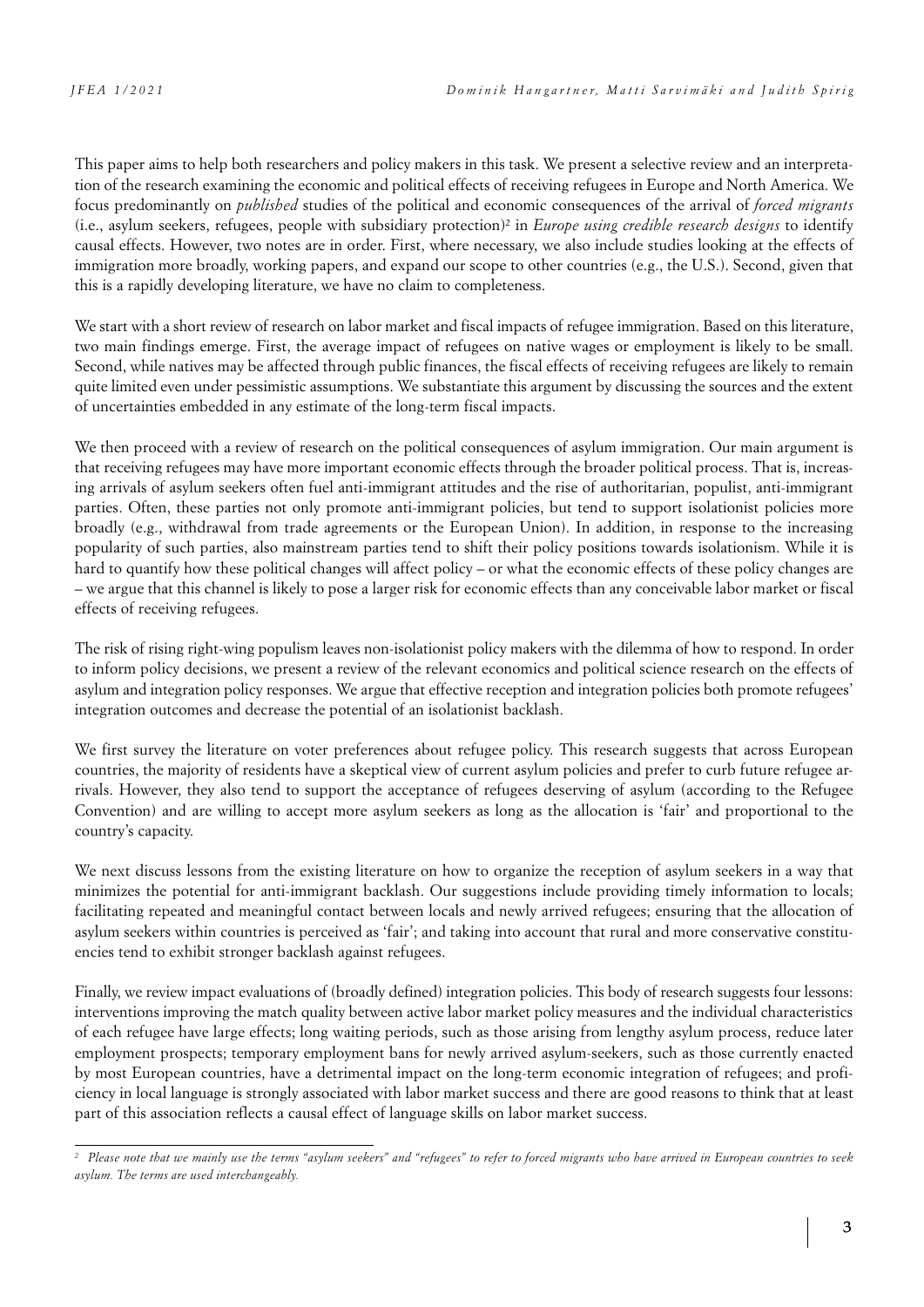In sum, while aggregate labor market consequences appear small, both potential fiscal and political effects of a sudden increase in the number of asylum seekers are not inevitable. Our overview of the insights accumulated from earlier experiences suggest that a swift integration of refugees, an allocation of asylum seekers perceived to be fair, and policies that encourage meaningful interaction between refugees and host communities have the potential to mitigate the fiscal and political risks associated with large-scale refugee arrival – in addition to their direct effects.

# **2. Labor market and fiscal effects**

This section discusses two channels through which the reception of refugees could have direct effects on the host country's economy. First, refugees could compete with natives in the labor market and thus drive down wages or employment. Second, refugees pay taxes, receive transfers and use public services, and may thus create fiscal effects. We present a short review on the literature examining these effects and conclude that both effects are likely to be relatively small.

### **A. Impact on native wages and employment**

A simple economics textbook model provides a useful starting point for thinking about the labor market consequences of immigration (see, e.g., Borjas 2015 for discussion). In these models, immigration affects native wages only if the skillmix of immigrants differs from that of natives. If the distribution of skills is identical among immigrants and natives, the arrival of immigrants should increase the size of the economy, but have no impact on long-run native wages or employment. Sudden and large immigration does affect the capital-labor ratio and temporarily lowers wages, but over time capital adjusts and wages revert back to their pre-immigration level. However, if the skill-mix of immigrants and natives differs, some natives will win, and others will lose. More precisely, those who have *complementary* skills in comparison to immigrants will become more productive and can thus demand higher wages.<sup>3</sup> Symmetrically, natives who are *substitutes* to immigrants in terms of their skills will become less productive. Thus, the labor market effects crucially depend on the extent to which immigrants and natives are substitutes vs. complements in the labor market.

A large empirical literature has examined the impact of immigration on natives' wages and employment by comparing natives working in labor markets differentially exposed to immigration. The key challenge of this research is that immigrants are not randomly allocated into labor markets.4 Thus natives working in labor markets with many immigrants are likely to differ from natives working in labor market with few immigrants also in ways that have nothing to do with immigration.

This identification challenge has led part of the literature to focus on quasi-experimental research designs where some labor markets experience the arrival of immigrants for reasons that are plausibly exogenous to the (unobserved) characteristics of these labor markets. Given that a large number of high-quality reviews on this topic already exists, we do not attempt to provide another one here, but rather refer the reader to Borjas (1999), Hanson (2009), Blau and Mackie (2016) and Dustmann, Schönberg and Stuhler (2016).

Our reading of this literature is that the impact of typical refugee flows on native wages and employment is likely to be modest. This conclusion is partly driven by the relatively small estimates for labor market effects even in situations where the number of immigrants is large (see the reviews cited above for details). On the other hand, in most cases of refugee inflows that create a substantial political reaction, the number of refugees tends to be relatively small compared to the

<sup>&</sup>lt;sup>3</sup> The discussion on the expected impact of immigration on native wages is almost exclusively conducted using models of competitive labor markets. In *recent work, Amior and Manning (2021) point out that if employers enjoy greater market power over migrant than native labor, immigration will allow them to extract greater rents. As a consequence, immigration could simultaneously increase natives' productivity and reduce their wages.*

*<sup>4</sup> When labor markets are defined as geographical units, the resulting estimates are likely to be biased upwards, because immigrants tend to move to booming areas. On the other hand, when labor markets are defined by occupations, estimates are likely to be downward biased, because immigrants often work in low-wage jobs.*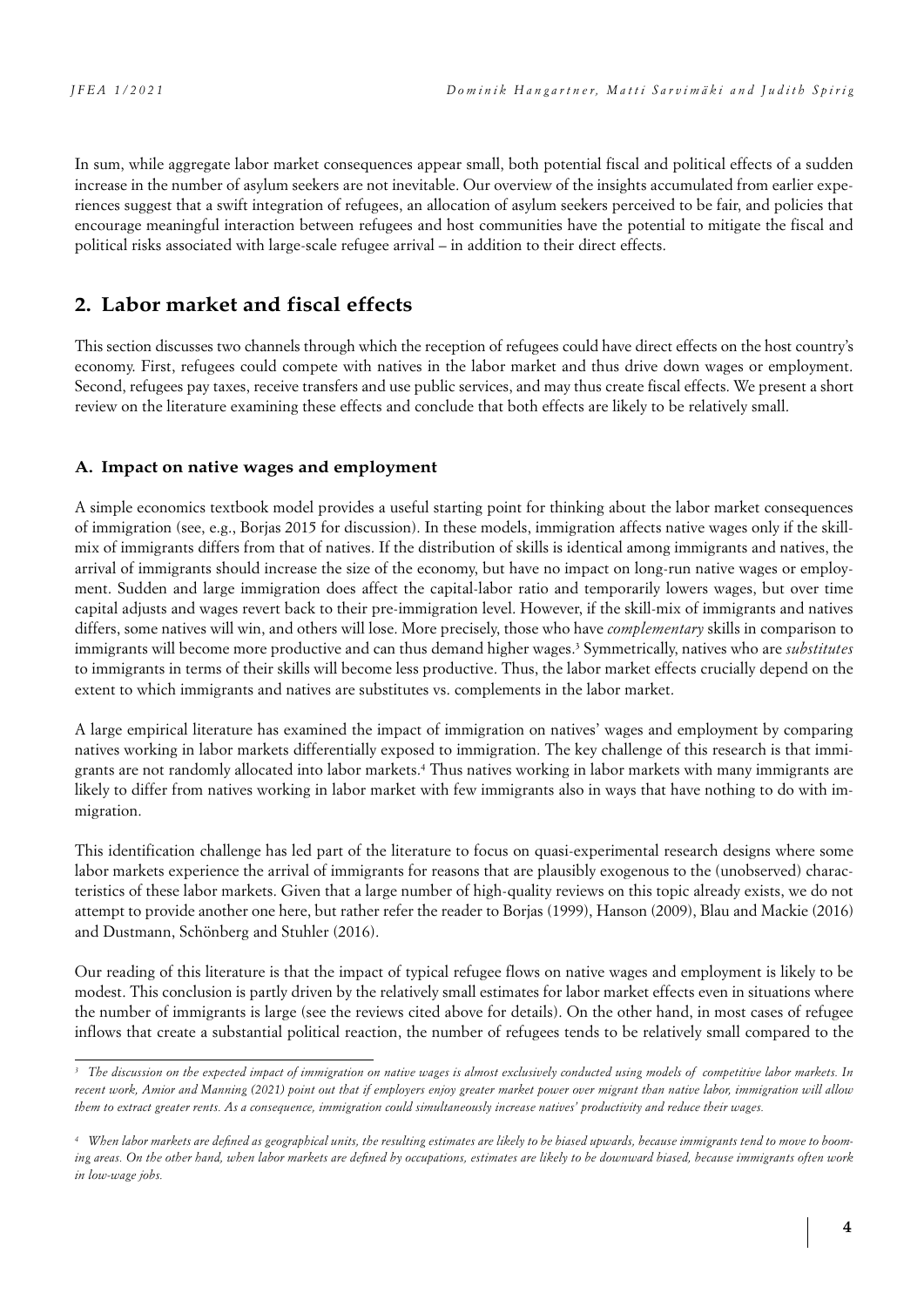size of the labor market.5 Finally, refugees typically struggle to find employment in the host country's labor market, which further reduces the competitive pressure they exert on natives. Thus, it seems unlikely that labor market effects would be the primary channel for refugees to affect natives' economic well-being.

#### **B. Impact on public finances**

The most important direct economic effect of receiving refugees is likely to occur through public finances. Refugees tend to have lower employment rates than other immigrant groups or natives throughout Europe (Brell, Dustmann, and Preston 2020, Fasani, Frattini, and Minale 2021). As a consequence, they tend to receive substantially more social transfers and to pay less taxes than natives or other immigrants. These differences give rise to dramatic differences in some forms of transfers. Ruist (2015) documents the situation in Sweden in 2017, where refugees accounted for 5.1% of the population in 2007 (the largest refugee population share in Europe) and 55% of social assistance spending. On the other hand, public spending on refugees' pensions, health and education was much lower than that of natives. As a consequence, refugees accounted for 5.6% of total public spending, i.e., quite close to their population share. Due to their low employment rate, however, refugees paid less taxes than they received benefits and used public services and thus created a net fiscal cost. In total, one percent of Swedish GDP was redistributed to the accumulated refugee population (including refugees' family members). For comparison, Sweden's foreign aid budget is roughly of the same size (OECD 2013).

While such cross-sectional observations clearly contain information, it is unclear how well they capture the long-term fiscal impacts of immigration. The reason is that the net cost or surplus that an individual creates for the public sector varies dramatically over her lifecycle. Everyone is a net burden during childhood and adolescence. Furthermore, most people create large net costs to the public sector during their last years of life. In order to truly capture the fiscal impacts of immigration, these dynamics would have to be taken into account. That is, the appropriate measure for fiscal impacts is the discounted sum of all future taxes, transfers and costs due to public service consumption (Lee and Miller 2000, Storesletten 2000, Ruist 2020).

The challenge in incorporating lifecycle dynamics into the estimates of the fiscal impact of immigration is that much of the costs and benefits will take place in the future. Thus, researchers have to make strong assumptions about the future labor market performance of immigrants, the cost of providing public services, the structure of the tax and benefit system, overall economic growth and so forth. Clearly, our ability to forecast these factors for the next decades is very limited. Accordingly, all estimates of the long-term fiscal effects of immigration are best understood as scenario exercises.

Figure 2 illustrates this issue using data from Finland. Each point in the figure refers to the net present value of the fiscal impact of an additional immigrant arriving in Finland as a function of age at arrival (x-axis) and future labor market performance (marker style).6 The top series correspond to a scenario where the immigrant immediately starts to follow the average profile of natives. That is, in this scenario, a person arriving at age 30 is assigned the average taxes, transfers and cost of public services of current 30-year-old natives. In the next year, she is assigned the averages of current 31-yearold natives and so forth. Furthermore, her offspring is also assigned the age profiles corresponding to current natives. Fertility and mortality are assumed to follow the age profiles observed in current data and pensions are estimated within the model using the earnings profiles of current natives. The future costs and taxes are then discounted to net present value using 3% discount rate and assuming 1% annual earnings growth.

*<sup>5</sup> Of course, there have been cases of extraordinarily large refugee flows that may have had meaningful labor market effects (see, e.g., Borjas and Monras, 2017). We also recognize that the literature on the labor market effects of immigration is evolving and remains somewhat contested.* 

*<sup>6</sup> The details are presented in Sarvimäki et al. (2014) and its online appendix available at www.vatt.fi/maahanmuutto.*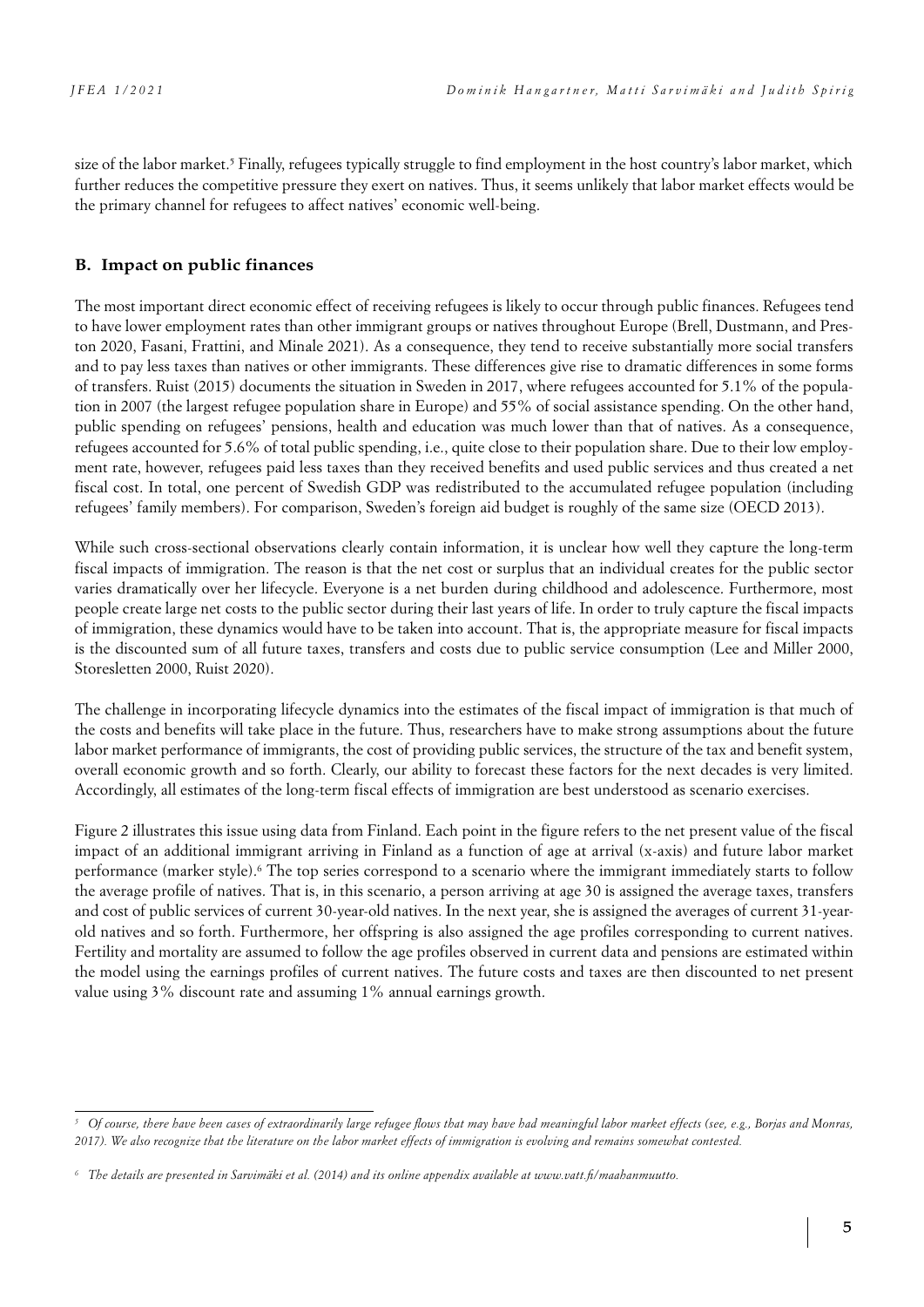

*Figure 2: Scenarios of the long-term fiscal impact of immigration from Sarvimäki et al. (2014). See Section 3.2 for discussion.*

The top scenario highlights the importance of age at arrival in the (unrealistic) situation where immigrants enter the labor markets immediately at the level of natives. Those arriving after age 50, and those arriving before age six constitute a net burden to the taxpayer. Newborn natives, i.e., those "arriving" at age zero, have a negative net present value in these scenarios. (This observation alone highlights the fact that these scenarios do not aim to provide credible predictions.) In contrast, immigrants arriving as young adults spend a long period working and paying taxes, but the expenses due to their education and health care during childhood is paid somewhere else. Thus, they make a large positive contribution to public finances if they integrate immediately into the labor markets.

Thus far, however, immigrants – and refugees in particular – have experienced difficulties in finding stable employment in Finland (Sarvimäki 2011, 2017). The bottom scenarios illustrate this fact. Immigrants and their offspring are now assigned the observed age profile of immigrants (including non-refugees) in 1995–2012, who arrived in Finland during the 1990s. The net present value on public finances is now negative regardless of the age at arrival and varies between €110,00 and €150,000.

The difference between the top and bottom scenarios highlights the importance of labor market integration in generating the fiscal impact of immigration. Among those arriving to Finland between the ages of 20 and 40, the difference between the two scenarios is almost €300,000 in net present value. One way to interpret these results is that if one could design integration training that would help moving immigrants from the bottom to the top scenario, such program would be cost-efficient even with a cost of  $\epsilon$ 300,000 per participant. In comparison, the average investment in training for immigrants who participate in integration programs in Finland has been around €15,000 (Sarvimäki and Hämäläinen 2016). Of course, designing integration programs that actually move immigrants from the bottom to the top scenarios may not be feasible. Nevertheless, a comparison of these alternative scenarios illustrates that effective integration programs can have substantial fiscal impacts.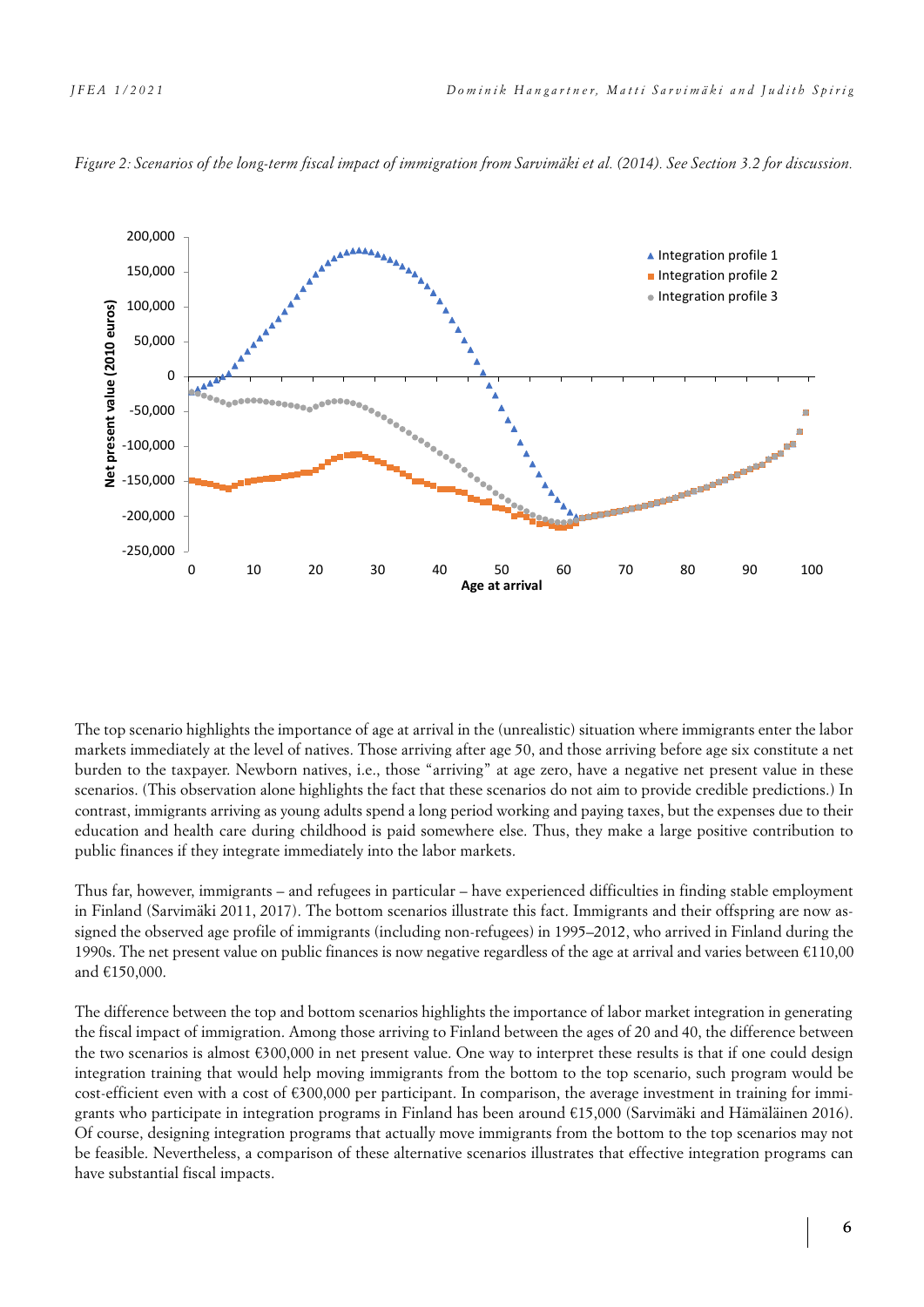The third set of scenarios, presented in the middle of Figure 2, correspond to an integration profile, where immigrants follow the profiles of the 1990s immigrants, but their children follow the profiles of current Finnish natives. The difference between these scenarios and bottom scenarios – roughly  $\epsilon$ 75,000 for immigrants arriving in their mid-20s – illustrates the importance of the integration of the children of immigrants to the host country's labor markets.

We stress that none of the scenarios presented in Figure 2 should be interpreted as "price-tags" of immigration. Clearly, Finland's tax and benefit systems as well as the way public services are provided will change in the future. Other assumptions embedded in these scenarios, such as a steady 1% annual earnings growth, are also unlikely to be accurate predictions of the future. However, scenarios such as those presented in Figure 2 can help to clarify which factors matter the most and thus assist policy makers in focusing on these factors. In particular, Figure 2 shows that increasing employment through efficient integration policies has potential to create large benefits purely from a public finances viewpoint.

# **3. Political effects**

We now turn to the literature on refugee arrivals' political effects in the receiving countries. We first present a relatively detailed review of the recent literature on the impact on votes and attitudes. At the end of the section, we also briefly discuss the existing evidence on the tendency of populist parties to support other isolationist policies and their influence on the policy stances of mainstream parties.

### **A. First-order effects: attitudes and votes**

There are two main theories as to how individuals respond to the presence of a 'foreign' group of people. One the one hand, the 'contact hypothesis theory' (Allport 1954) suggests that interaction between natives and immigrants (majority and minority group) can reduce negative attitudes of majority group members toward the minority group and – under some circumstances – tackle xenophobic fears. On the other hand, 'group threat theory' (see, e.g., Blumer 1998; Quillian 1995) suggests that it is actually the presence of immigrants that causes and exacerbates such animus.

Empirically, it is challenging to credibly document the impact of immigrants on their host societies, because immigrants typically make residential choices based on private information about their destinations, such as local labor market conditions or xenophobic attitudes. Since these local conditions or attitudes are likely to also influence support for right-wing parties, refugee self-selection poses a serious challenge to causal inferences about the effect of immigration (see Dustmann and Preston 2001). In other words, it is inherently difficult to distinguish between co-occurrence of refugees and local attitudes towards immigration among natives and the isolated effect of an increase in refugee migration on native citizens' attitudes and political behavior. We believe that the endogeneity issues are potentially severe, which is one reason why we largely focus on studies that employ research designs that can credibly claim to identify causal effects.

Another challenge has to do with the fact that citizens experience immigration through different channels. Immigration, and newly arriving asylum seekers especially, are one of the most salient topics in the media. Almost on a daily basis, newspapers report on asylum-related issues (see, e.g., Spirig 2021). At the same time, experiences with refugees can also take place on the micro-level. Citizens who live in a community that hosts asylum seekers might see and/or meet asylum seekers on a daily basis. As Hopkins' (2010) study on anti-immigrant attitudes in the U.S. shows, these channels are not independent from each other. He presents evidence that "at times when rhetoric related to immigrants is highly salient nationally, those witnessing influxes of immigrants locally will find it easier to draw political conclusions from their experiences" (Hopkins 2010, 44).

This finding points to several contextual factors that could moderate the influence of refugee arrival on political outcomes (via its impact on voters' attitudes). We discuss this in more detail below. In addition, while the macro-level channel might be more impactful on individuals' attitudes this is particularly challenging to empirically substantiate – among other reasons, because of the lack of exogenous variation. This is why we emphasize the importance of factors determining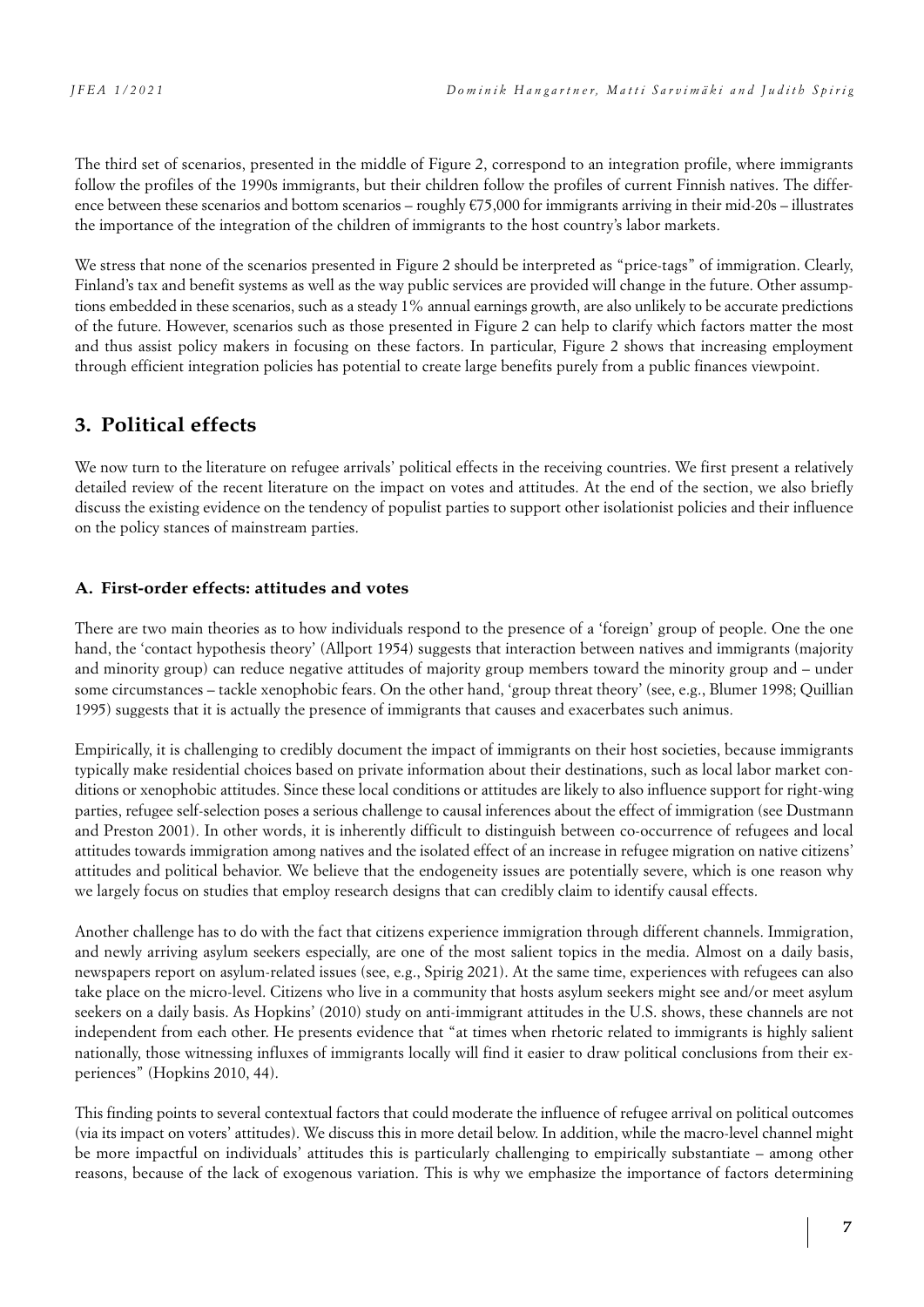citizens' macro-level experience of the arrival of asylum seekers – in particular the salience and framing of the issue in the media and political debates – but focus our review mainly on studies exploring regional differences in right-wing, antiimmigrant party support within states, rather than between states. This focus on regional variation in all likelihood underestimates the total (regional and national) effect of immigration on right-wing, anti-immigrant parties (see, e.g., Steinmayr 2021).

Empirical studies that look at the micro-level and are able to tackle these inferential challenges do not provide a uniform answer as to what the direct effect of immigration on political outcomes is. The results spread from a significant negative effect of accommodating asylum seekers on right-wing party support (Steinmayr 2021), to a strong positive effect of experiencing asylum seeker arrivals on extreme-right party support (Dinas et al. 2019; Steinmayr 2021). The following section summarizes this range of studies.

The recent study by Steinmayr (2021) is one of the first to find an overall negative effect of accommodating asylum seekers on (an increase in) far-right party support: Upper Austrian municipalities that accommodate asylum seekers display an about 3.9 percentage point smaller increase in the 2015 state election vote share for the anti-immigrant FPÖ than municipalities that did not host refugees. According to the study, qualitative interviews imply that "in almost all cases, the level of anxiety declined after the asylum seekers had been there for some time since most of the feared consequences did not materialize" (Steinmayr 2021, 321). In new working papers on the effect of refugee reception centers in Italy and France, Gamalerio et al. (2021) and Vertier, Viskanic, and Gamalerio (2020), respectively, provide additional evidence that when meanigful contact between locals and refugees is promoted and possible (i.e., the number of refugees is small), the presence of refugee centers leads to a reduction in right-wing party support.

Two studies, one focusing on the effects of asylum seeker arrivals on support for the right-wing AfD in Eastern Germany (Schaub, Gereke and Baldassarri 2021) and one focusing on refugee arrival in Danish municipalities (Jensen 2020), document null effects on party vote shares. In addition, Savolainen (2016) examines electoral effects of opening asylum centers in Finnish municipalities in 1990-2011, and finds neither evidence for an impact on anti-immigration nor proimmigration parties' vote share.<sup>7</sup>

A relatively large set of studies documents positive effects of asylum seeker arrivals on support for anti-immigrant parties. Bratti et al. (2020) show that in Italy, proximity to refugee centers that do not provide integration services increases support for populist parties. Dustmann, Vasiljeva, and Damm (2019) focus on refugees and find that not only votes for the right-wing party, but also the center-right party increase with larger shares of refugees being allocated to a municipality. An increase in the municipality's refugee share by one percentage point leads to a 1.2 percentage point increase in the anti-immigration party's vote share in parliamentary elections, and also the center-right party benefits. Furthermore, they document that anti-immigrant parties are more likely to run in municipal elections when refugee shares are higher and that this relationship does not hold in big urban areas.8 Hangartner et al. (2019) and Dinas et al. (2019) examine the effect of asylum seekers passing through Greek islands close to Turkey. These two papers find that the passing-through of asylum seekers, who do not stay but continue onwards with their journeys, leads to "lasting increases in natives' hostility toward refugees, immigrants, and Muslim minorities; support for restrictive asylum and immigration policies; and political engagement to effect such exclusionary policies" (Hangartner et al. 2019: 442) and, in the short run, an increase of two percentage points (more than 40% at the mean) in the vote share of *Golden Dawn*, arguably the most extreme rightwing and anti-immigrant party holding office in Europe (Dinas et al. 2019). Steinmayr (2021) relatedly finds that support for the far-right Austrian FPÖ increased about 1.5 percentage points more in municipalities that asylum seekers passed through and did not stay as opposed to comparable municipalities that did not see asylum seekers pass through, and Gessler, Tóth and Wachs (2021) document a similar effect for Hungary.

*<sup>7</sup> However, relatively few asylum centers were established during the study period and thereby raising concerns that the study might be underpowered.*

*<sup>8</sup> Barone et al. (2016) find the same result with regard to cities in Italy.*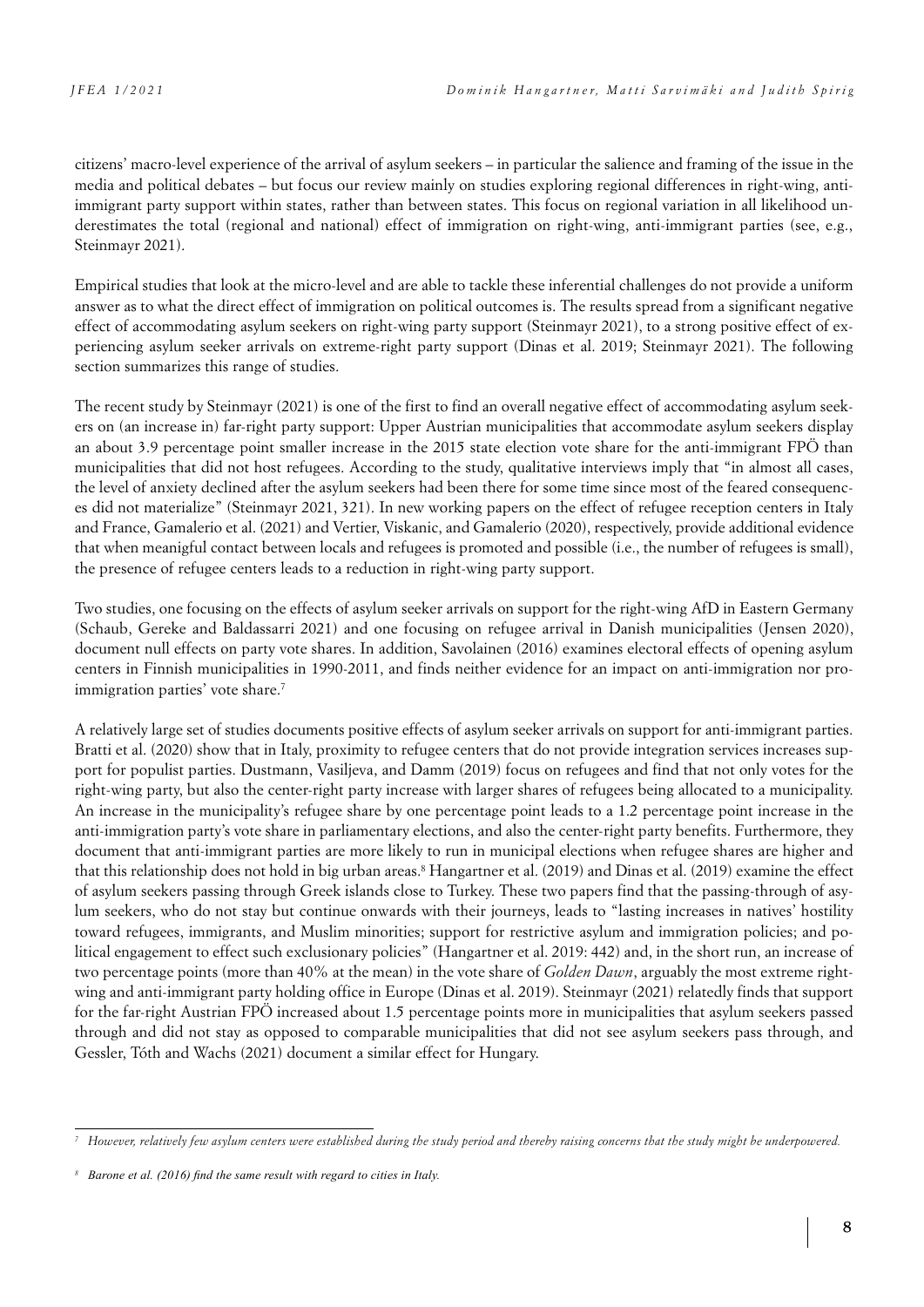Taken together, these studies indicate that the (short-term) effect of the presence of newly arrived asylum seekers on electoral outcomes and support for far-right parties is not only theoretically, but also empirically unclear. The most natural interpretation given the different contexts under study is that the effects depend strongly on moderating factors, such as the facilitation of inter-group contact (see, e.g., Steinmayr 2021), the size of the refugee arrivals (see, e.g., Dinas et al. 2019), pre-existing political attitudes (see, e.g., Dustmann, Vasiljeva, and Damm 2019), and macro-level determinants, such as issue salience (see., e.g., Hopkins 2010). Yet, there is a lack of research as to which moderating factors are most crucial when it comes to political consequences of refugee immigration. To gauge which moderating factors are the most relevant, however, we briefly consider a larger set of studies investigating the effect of immigration (in different forms) on political outcomes in the following.

While there are many studies looking at the effect of (refugee) migration on electoral outcomes, there is very limited attention to other outcomes such as native citizens' preferences for redistribution or trust in political institutions. McLaren (2012, 2015) is one of the few exceptions, however. Her research focuses on the impact of anti-immigrant attitudes on political trust and argues that some voters feel that immigration threatens a sense of national identity that lies at the heart of the liberal state and/or want to hold the state accountable for 'failing' to control immigration adequately. Accordingly, immigration not only fuels anti-immigrant attitudes,<sup>9</sup> but might also lead to a decrease in political trust: "politicians and institutions are likely to be blamed for failing to control immigration adequately" (2012, 171). In a similar vein, a few studies focus on the effect of ethnic diversity on social trust (for an overview, see Dinesen, Schaeffer, and Sønderskov, 2020) and attitudes regarding welfare state spending (Dahlberg, Edmark, and Lundqvist 2012). Both of these papers find a negative effect of ethnic diversity on mentioned outcomes. Dahlberg, Edmark, and Lundqvist (2012) investigate the effect of the arrival of refugees in assigned Swedish municipalities on voters' responses to a survey on welfare state spending and find evidence for the so-called 'in-group bias': Individuals display lower preferences for redistribution if the share of refugees placed in their municipality is larger.10

The literature dealing with the impact of immigration – studies focusing on asylum sekers are rare – on more extreme forms of political behavior, such as political violence, does not provide a uniform answer, either. Dancygier (2010) investigates the impact of immigration on violent attacks and documents a positive relationship between the two in Greater London. Braun and Koopmans (2010) find similar effects in Germany, as do Krueger and Pischke (1997) in the German Democratic Republic, but not in Western Germany. Accordingly, Krueger and Pischke (1997) note that local political processes – how local conflicts are handled – play a large role: Immigration and violent outbursts are positively correlated, if local political processes facilitate mobilization. A qualitative study by Karapin (2002) also suggests that whether immigration by ethnic minorities led to violent, anti-immigrant riots in 1990s Germany depended on local political processes, such as, among others, facilitation of non-violent political participation. Analyzing more recent data from Germany, Marbach and Ropers (2018) find that in times when immigration is salient on the national level, increases in the number of asylum seekers at the local level are associated with more anti-asylum seeker violence on the local level. Falk, Kuhn and Zweimüller (2011), however, find very little, or no impact of the size of the immigrant community on political violence.

In sum, there is a range of studies employing credible research designs that suggest that immigration leads to political shifts: More immigration appears to lead to increases in votes for anti-immigration, and typically right-wing, parties, more political violence directed at immigrants, and potentially lower levels of political trust and preferences for redistribution. Accordingly, this research sheds light on potential political repercussions of receiving asylum seekers. Rises in right-wing authoritarian attitudes, erosion of trust in political institutions and democratic governance, and electoral success of extreme-right parties (such as, for example, in Greece) have the potential to fundamentally affect the civic fabric of a society and undermine the credibility of its political system. This democratic backsliding could prove to be much more substantial than the short-term negative economic and fiscal consequences of an increase in the number of arriving asylum

*<sup>9</sup> Like, for example, in the UK, where immigration was not dominating elections in the past because major parties did not found their campaigns on it.*

*<sup>10</sup> Nekby and Pettersson-Lidbom (2016) question the validity of Dahlberg, Edmark, and Lundqvist's (2012) identification strategy and the representativeness of their sample (see also Dahlberg, Edmark, and Lundqvist's (2016) reply).*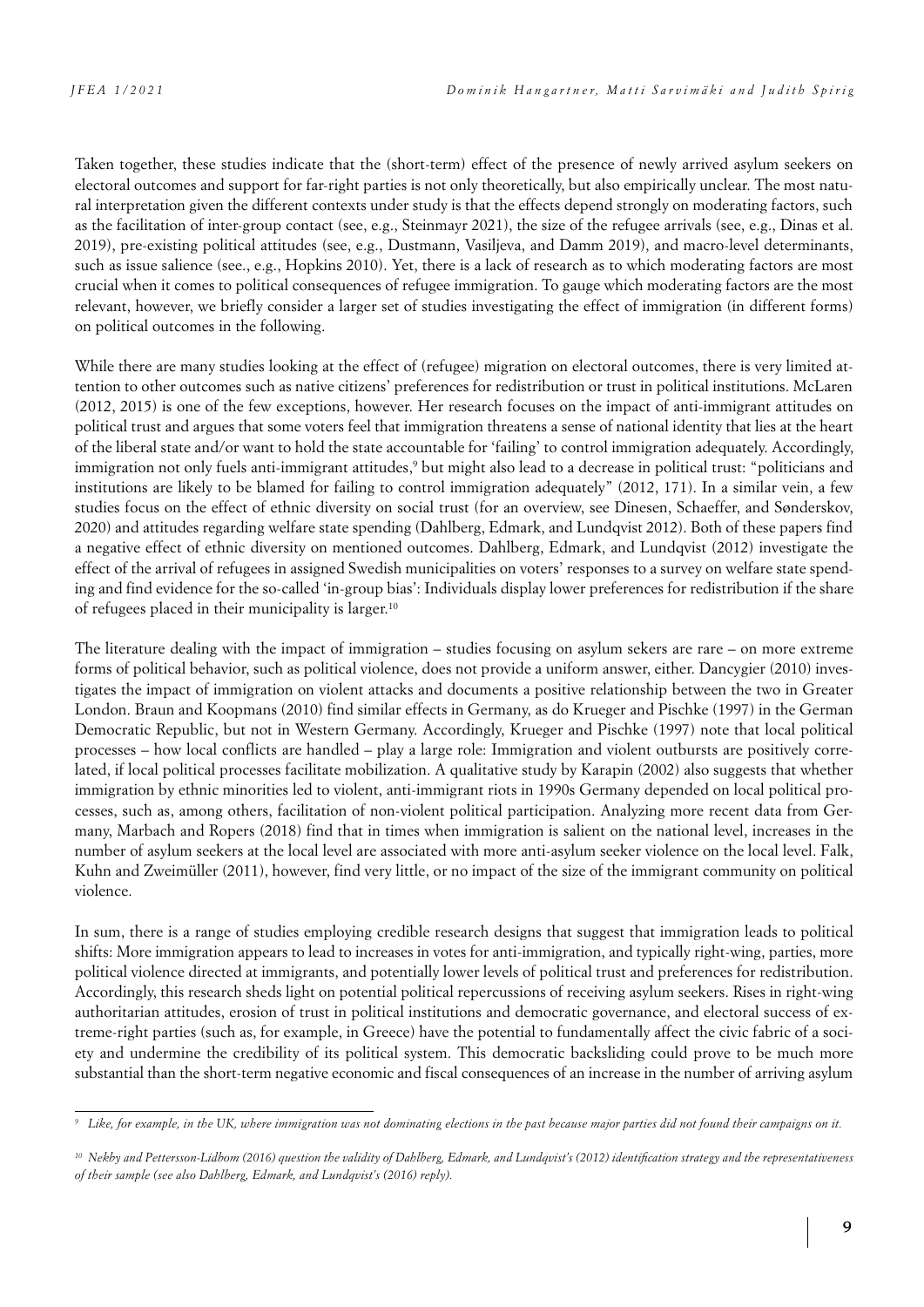seekers. However, it is crucial to note that taken together, the studies discussed above also imply that the effect of asylum immigration on political outcomes is not deterministic. The consequences appear to be highly dependent on the political context and policy choices. While we gauge the potentially substantial second-order effects below, Section 4 will discuss which policies are most likely to reduce the political effects of refugee protection crises.

### **B. Second-order effects**

In contrast to asylum immigration's first-order effects on (far-)right party support, there is much less research on its second order-effects: How does the immigration-fueled rise of anti-immigrant parties affect isolationist policies and the political platform of mainstream parties? The existing literature suggests a twofold answer. First, anti-immigrant parties (e.g., the French Rassemblement National or the U.K.'s Brexit Party) or candidates (e.g., President Trump) tend to favor isolationist policies such as exiting the European Union, reinstating border controls, and – more recently – taking antiglobalization stances more broadly (see, e.g., Walter 2021), such as curbing international trade. Second, the rise of populist parties may affect policy even if these parties do not enter the government. This view is supported by a related literature in political science examining how successes of far-right parties exert electoral pressures on mainstream parties, and are thereby able to shift government parties' policy positions closer to their ideal point (see, e.g., Abou-Chadi and Krause (2020), Spoon and Klüver (2020), as well as the review article by Golder (2016) and the references therein).

A prominent example of such second-order effects of asylum salience is the Brexit referendum. According to Moore and Ramsey's (2017) analysis of all articles published by leading U.K. news outlets during the 2016 EU referendum campaign, immigration, and in particular asylum migration, was the most prominent campaign issue (based on the number of times it led newspaper print front pages), with almost 80% of them appearing in Leave-supporting newspapers. In contrast, economic issues and, in particular, the vexing question of the impact of leaving the Single Market, received significantly less frontpage attention. While assessing the impact of the UK leaving the EU is extremely challenging, it seems likely that the significance of refugees for the U.K. economy is miniscule, and the connection to the question of EU membership tenuous, especially in comparison to the importance of accessing the European Single Market. This focus on the issue of asylum migration threatened to crowd out attention on the many other, and arguably more consequential, legal and economic issues tied to Brexit.

# **4. How to mitigate the fiscal and political risks?**

The research reviewed above illustrates the gravity of challenges and constraints policy makers face when their countries receive refugees and asylum seekers. Thus far, we have provided little guidance on how to respond to these challenges. In this section, we review research that we hope will help decision makers to design appropriate policy responses. We first provide an overview of voter preferences and proceed with a relatively thorough review of the available evidence on the impacts of alternative reception and allocation of asylum seekers, integration policies and language training as well as eventually giving refugees permanent residence permits and citizenship.

### **A. Voter preferences**

We first survey the literature on voter preferences about refugee policy. This research suggests that across all Western countries, the majority of residents have a skeptical view of current asylum policies and prefer to curb the number of future asylum seekers. However, they also tend to support the acceptance of refugees deserving of asylum and are willing to accept more asylum-seekers as long as the allocation is 'fair' and proportional to the country's capacity.

The increase in asylum applications and the differences across European countries have not gone unnoted. Asylum law experts and policy-makers alike have repeatedly expressed concern about the unequal distribution of asylum seekers across Europe, the Dublin regulation, and how the EU is handling the increasing pressure at its borders (see, e.g., Thie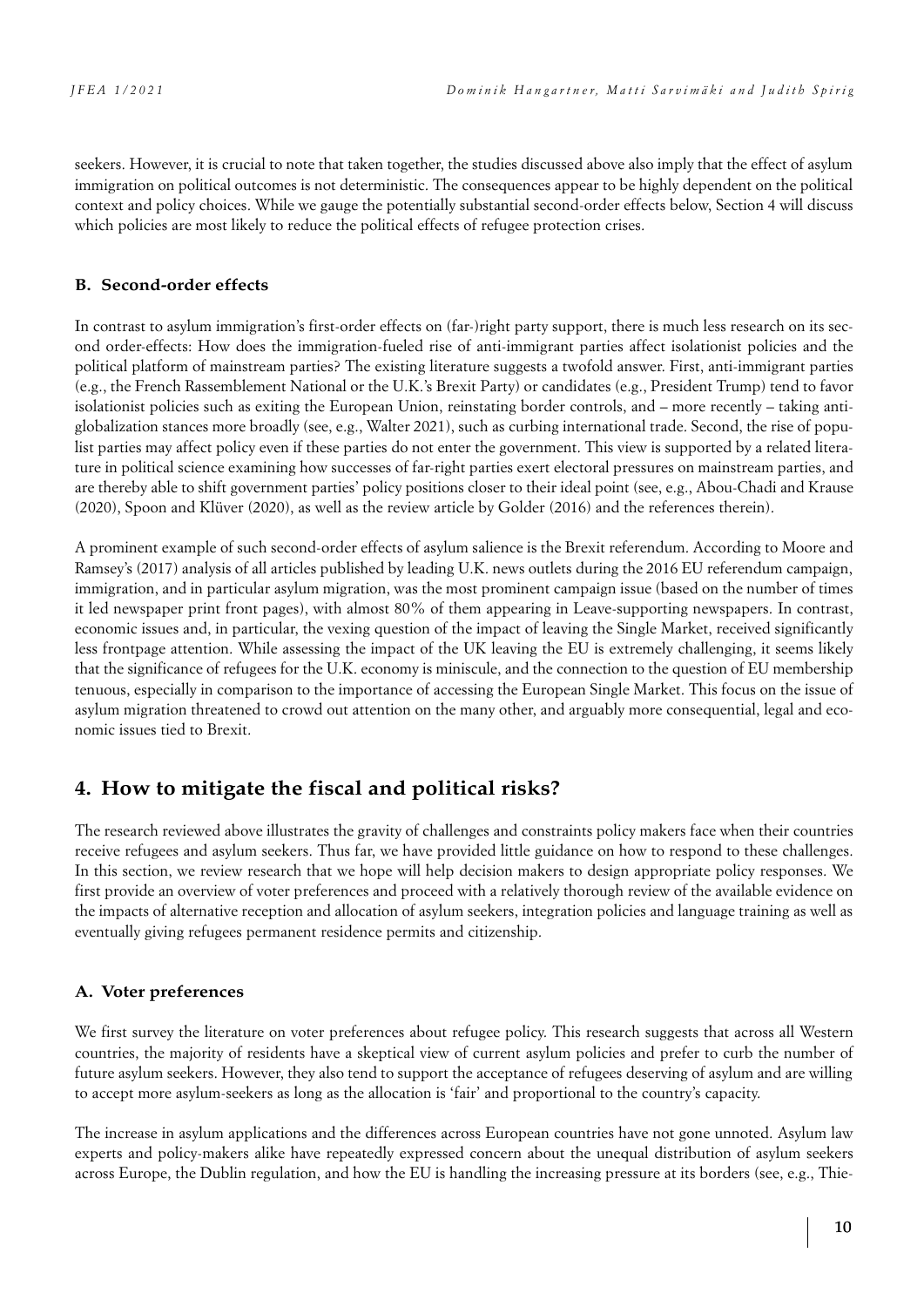lemann 2010; Angenendt, Engler, and Schneider 2013; Malmström 2014). Furthermore, citizens across Europe share the impression that the Dublin system is unfair. Employing an online survey experiment involving 18,000 voters across fifteen European countries, Bansak, Hainmueller and Hangartner (2017) find that only 18 percent of respondents support the current Dublin regulations, which state that asylum seekers usually have to submit their claim in the European country of first entry. Interestingly, the support is very low even in countries that benefit from the current status quo in the sense that they receive relatively few asylum claims. In stark contrast, 70 percent of respondents prefer proportional allocation of asylum seekers based on the country's capacity (a function of population size, GDP, unemployment rate, and number of past applications). When voters are randomly prompted with the actual numbers of asylum seekers their country would receive under each allocation, they are somewhat more likely to support the allocation that yields the lowest number of asylum seekers for their own country. However, even under this treatment condition, in all but three countries (Czech Republic, Poland, and the UK) a majority of voters prefers proportional allocation over the status quo. (Note that ten out of the fifteen countries would have to host more asylum seekers under proportional allocation.) These findings indicate that a majority of citizens is willing to provide refuge to additional asylum seekers as long as they know that the overall allocation across 'Dublin countries' is proportional to a country's capacity.

In a companion paper based on the same survey, Bansak, Hainmueller and Hangartner (2016) employ a conjoint analysis asking the 18,000 respondents to evaluate fictitious profiles of asylum seekers that randomly varied along personal attributes. They find that asylum seekers who are highly skilled, contribute to the host country's economy, have more consistent asylum testimonies and severe vulnerabilities, and are Christian rather than Muslim receive the greatest public support. Bansak, Hainmueller and Hangartner (2016) argue that these results point to tough challenges for policy makers who are struggling to meet their legal responsibilities to protect refugees in line with the 1951 Refugee Convention. The public's strong anti-Muslim bias and preference for highly skilled asylum seekers who can speak the language of the host country hinder the acceptance and integration of asylum seekers given that most currently originate from Muslim-majority countries and may lack the desired professional and language skills. At the same time, Bansak, Hainmueller and Hangartner (2016) argue that the findings also point to opportunities for policy makers: the fact that citizens across Europe share common humanitarian concerns for refugees with consistent asylum claims suggests that large segments of the public have at least partially internalized the central pillars of international refugee law.

#### **B. Reception and allocation of asylum seekers**

We next discuss lessons from the existing literature on how to organize the reception of asylum seekers in a way that minimizes the potential for anti-immigrant backlash. Our suggestions include providing timely information to locals; facilitating repeated and meaningful contact between locals and newly arrived refugees; ensuring that the allocation of asylum seekers across and within countries is perceived as 'fair'; and taking into account that rural and more conservative constituencies tend to exhibit stronger backlash against refugees.

First, a distribution of asylum seekers across receiving communities that is perceived as fair by voters increases support for reception. As discussed in detail above, Bansak, Hainmueller and Hangartner's (2017) cross-country survey that examines Europeans' attitudes towards different asylum seeker allocation mechanisms shows that most citizens in Europe prefer a proportional allocation of asylum seekers over the status quo of country of first entry.

Second, large, liberal municipalities (big urban areas, cities) appear to exhibit smaller (attitudinal and) electoral responses to increases in asylum immigration. Right-wing, anti-immigrant parties usually do not receive their largest support from cities (see Dustmann, Vasiljeva, and Damm 2019). In addition, both Barone et al. (2016) and Dustmann, Vasiljeva, and Damm (2019) show that in large urban areas, immigration does not increase right-wing party support in Italy and Denmark, respectively. Accordingly, it seems worth to take this strong treatment effect heterogeneity into consideration when deciding where to host asylum seekers.

Third, macro-level salience matters. Therefore, information campaigns and narratives prior to the arrival of asylum seekers could help mitigate initial backlashes. Hopkins' (2010) study on attitudinal changes of Americans in response to im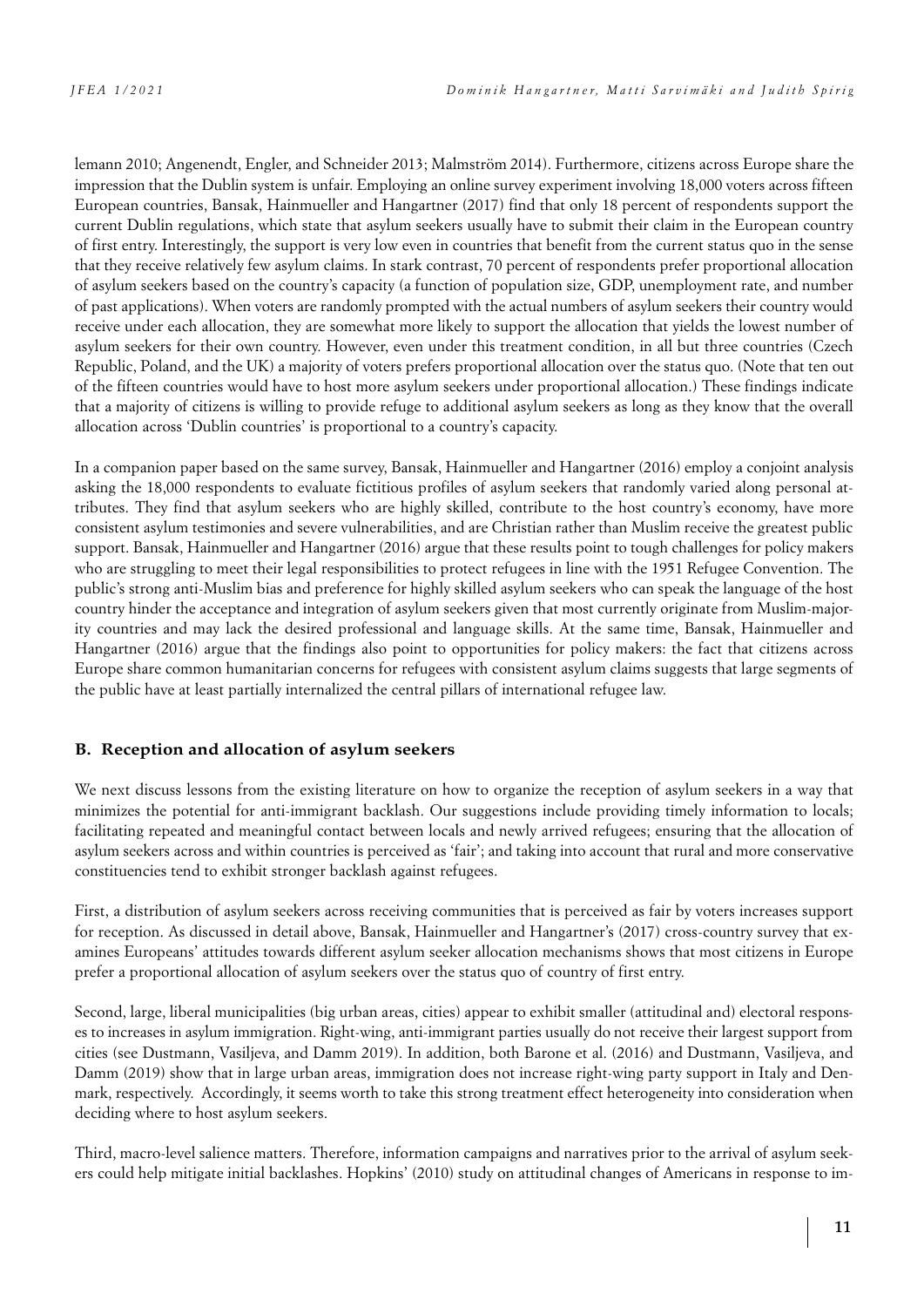migration highlights the importance of the macro-level narrative on immigration and how that might influence and structure citizens' perception of face-to-face encounters with refugees in their community.

#### **C. Length of the asylum process**

Once the asylum seekers have been received and allocated to asylum centers, policy makers need to decide how much resources to use for their applications to be processed. The available resources, in turn, largely determine how fast the applications can be processed. Hainmueller, Hangartner and Lawrence (2016) show that the processing time affects subsequent integration of refugees into the host society. More specifically, they provide evidence as to how the length of time that refugees 'wait in limbo' for a decision on their asylum claim impacts on their subsequent economic integration. Exploiting exogenous variation in wait times and using registry panel data covering asylum seekers who had applied for asylum in Switzerland between 1994–2004, they find that one additional year of waiting reduces the subsequent employment rate by 4 to 5 percentage points, a 16% to 23% drop compared to the average rate. This deleterious effect is remarkably stable across different subgroups of refugees stratified by gender, origin, and age at arrival.

The findings of Hainmueller, Hangartner and Lawrence (2016) are consistent with previous cross-sectional and qualitative evidence (Stepick and Portes 1986; Waxman 2001; Bakker, Dagevos and Engbersen 2014) suggesting that waiting in limbo dampens refugee employment through psychological discouragement, rather than a skill atrophy mechanism. In other words, whereas recent reductions in refugees' labor market access waiting times point to the importance of early labor market access for economic integration, Hainmueller, Hangartner and Lawrence (2016) highlight an additional factor that affects asylum seekers' ability to integrate: the degree of, and time period, in uncertainty about the future. Their partial equilibrium cost benefit analysis suggests that even policy reforms marginally reducing the waiting period for asylum seekers would help refugees to navigate the difficult transition from a life in legal limbo to a successful integration into the host community better. Moreover, from a host country perspective, such reforms would reduce public expenditures for welfare benefits significantly due to the increase in employment and the resulting increase in tax contributions of employed refugees.

#### **D. Integration programs and active labor market policies**

Many countries provide integration programs for refugees and asylum seekers if their applications are approved. These integration programs are often arranged as part of active labor market policies and are offered also to other unemployed immigrants. We next review research based on plausible research designs that aim to evaluate the impacts of these programs. Overall, these studies suggest that integration programs can be remarkably efficient in increasing employment and earnings of refugees (as well as other immigrants struggling to find their way into the host country's labor market).

Andersson Joona and Nekby (2012) study a Swedish program, where newly arrived immigrants were provided extensive counseling and coaching on employment prospects. A trial of this intervention was conducted through Public Employment Service (PES) in 2006–2008. The caseworkers participating in intensive coaching were trained to work exclusively with newly arrived immigrants and would handle less than 20% of the caseload in comparison to regular caseworkers. The intervention aimed to facilitate direct contacts with employers and to improve the match quality between the immigrants and ALPM measures. The evaluation was conducted as a randomized controlled trial (RCT), where PES officers were asked to randomly assign newly arrived immigrants into treatment (intensive coaching) and control (regular introduction programs) groups.

The results suggest that intensive coaching increased the share of immigrants in regular employment by 6 percentage points two years after the start of the intervention. Given that the employment rate of the control group was only 14 percent, this corresponds to 43% increase in employment rate. The effect was sufficient to cover the cost of the program in 2–3 years. Furthermore, the overall effect appeared to be due to men being responsive to the treatment, while no impact was found for women.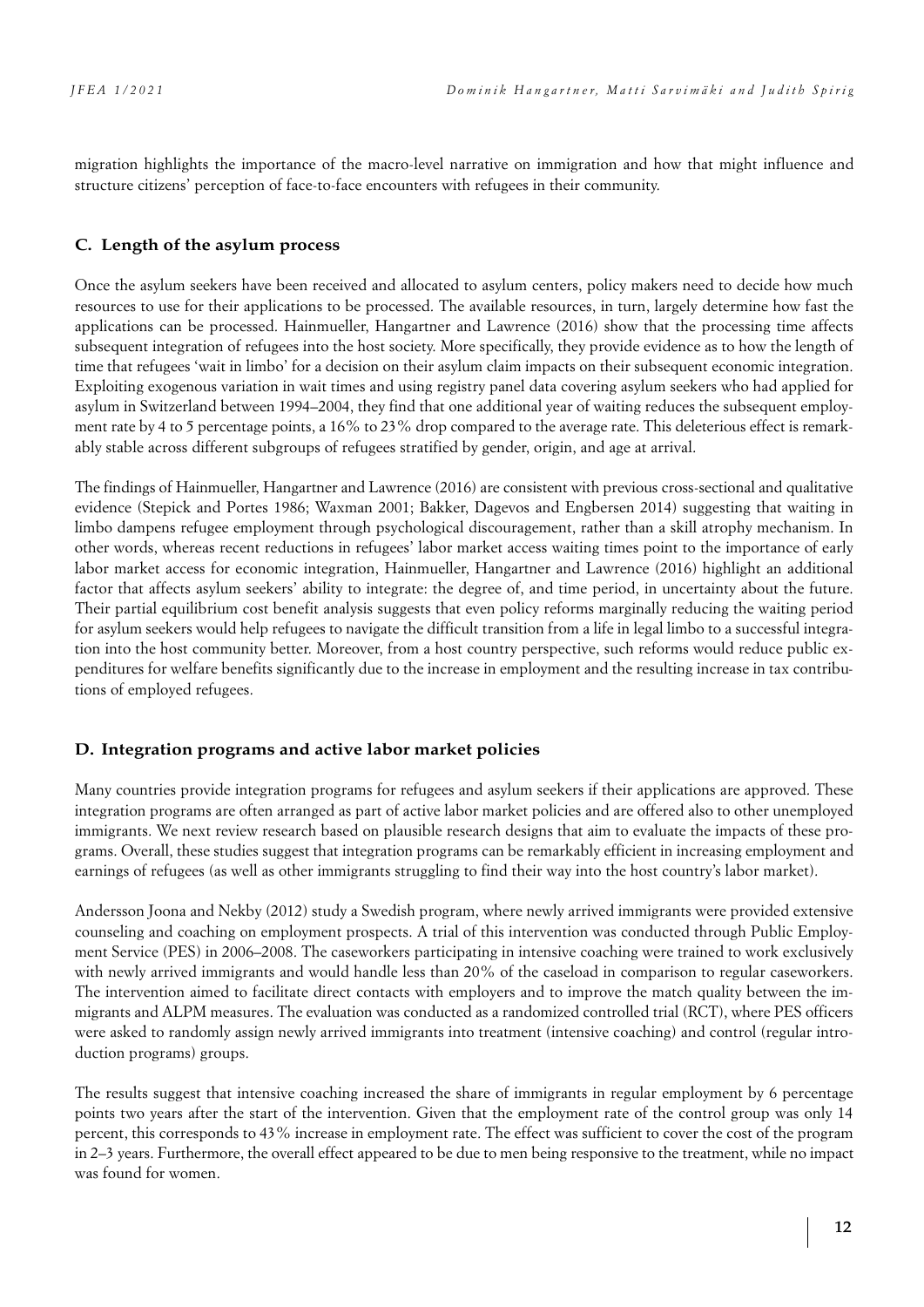An unfortunate feature of this trial is that the treatment and control groups were not fully balanced on pre-assignment characteristics. A possible reason for the unbalance is that the PES officers conducted the randomization and may not have followed the randomization protocol. In particular, they may have attempted to select better participants into the program. If this were the case, the estimated impact of the intervention would overstate the true impact. This hypothesis is supported by the fact that controlling for observed characteristics reduces the estimated employment impact from seven to six percentage points. While this reduction is not particularly dramatic, it suggests that the estimates should be interpreted as upper bounds for the true impact. Furthermore, the results highlight the importance of avoiding situations where parties who might have a stake in the results are responsible for the randomization process.

Åslund and Johanson (2011) examine an earlier Swedish intervention called Special Introduction Programs (SIN), piloted in 2003. It was based on methods originally used for helping workers with disabilities to find employment and focused on immigrants and refugees who were considered to be at risk of becoming long-term unemployed. PES offices executed the intervention and the participating offices were given additional funding to hire caseworkers. These caseworkers had only 10% of the caseload of regular caseworkers, which allowed them to work intensively with each of their clients. The intervention consisted of caseworkers finding suitable jobs for their clients and running an introductory session in these jobs together with the employer, colleagues, and union representatives. This was followed by an internship period lasting up to six months after which the caseworker organized a follow-up session with the aim of turning the internship into a regular job.

The program was piloted in 20 Swedish municipalities in 2003. Åslund and Johanson (2011) evaluate its impacts using a difference-in-differences strategy, where they compare changes in treatment municipalities with changes in non-participating locations in the same local labor market. They find that the intervention increased transitions from unemployment to work experience schemes and improved future employment probabilities for those who entered these schemes.

In a recent contribution, Dahlberg et al. (2020) present evidence from a randomized control trial implemented in Gothenburg, Sweden in 2016–2020. The program targeted newly arrived, low-educated refugees and included language training, supervised work practice, job search assistance, and extended cooperation between the local public sector and firms. The baseline services provided to the control group include all of these elements, but the experimental intervention was much more intensive. For example, the baseline language training provided 15 hours of teacher per week, while those participating in the experimental program received 40 hours per week. The results suggest that these additional investments doubled employment rates during the first year following the program's end (from 15% among to control group to roughly 30% among the treatment group).

In comparison to these rather intensive Swedish programs, the "integration plans" introduced in Finland in 1999 were very light and cheap. These integration plans are prepared in a joint meeting of a caseworker, the immigrant, and an interpreter with the aim to find a sequence of training and other measures that would be the most suitable for each immigrant. In principle, similar meetings took place with all unemployed immigrants already before the reform. However, the integration plans aimed to improve the communication between caseworkers and immigrants. For example, the new guidelines stated that the caseworker had to make sure that the immigrant fully understood the content of her integration plan and knew how to follow it. In addition, the reform aimed to increase the caseworker's capacity to better take into account the specific skills and circumstances of each immigrant.

Sarvimäki and Hämäläinen (2016) evaluate the impact of the integration plans using a research design based on a phasein rule dictating that participation was mandatory only for unemployed immigrants who had entered the population register after May 1st, 1997. This rule creates a discontinuity, where there is a 35 percentage point difference in the likelihood of receiving an integration plan between those who had arrived on May 1st, 1997 and those who had arrived slightly earlier. Comparing the two otherwise similar groups shows that those who had arrived on May 1st, 1997 and were thus much more likely to receive an integration plan earned cumulatively roughly €7,000 more in the ten-year follow up period than those arriving just before the specified date. Scaling this effect with the change in the likelihood of receiving an integration plan suggests a local average treatment effect of 47% increase in cumulative earnings. Using the same approach, they also find a 13% decrease in the reception of cumulative social benefits. These effects seem to be due to in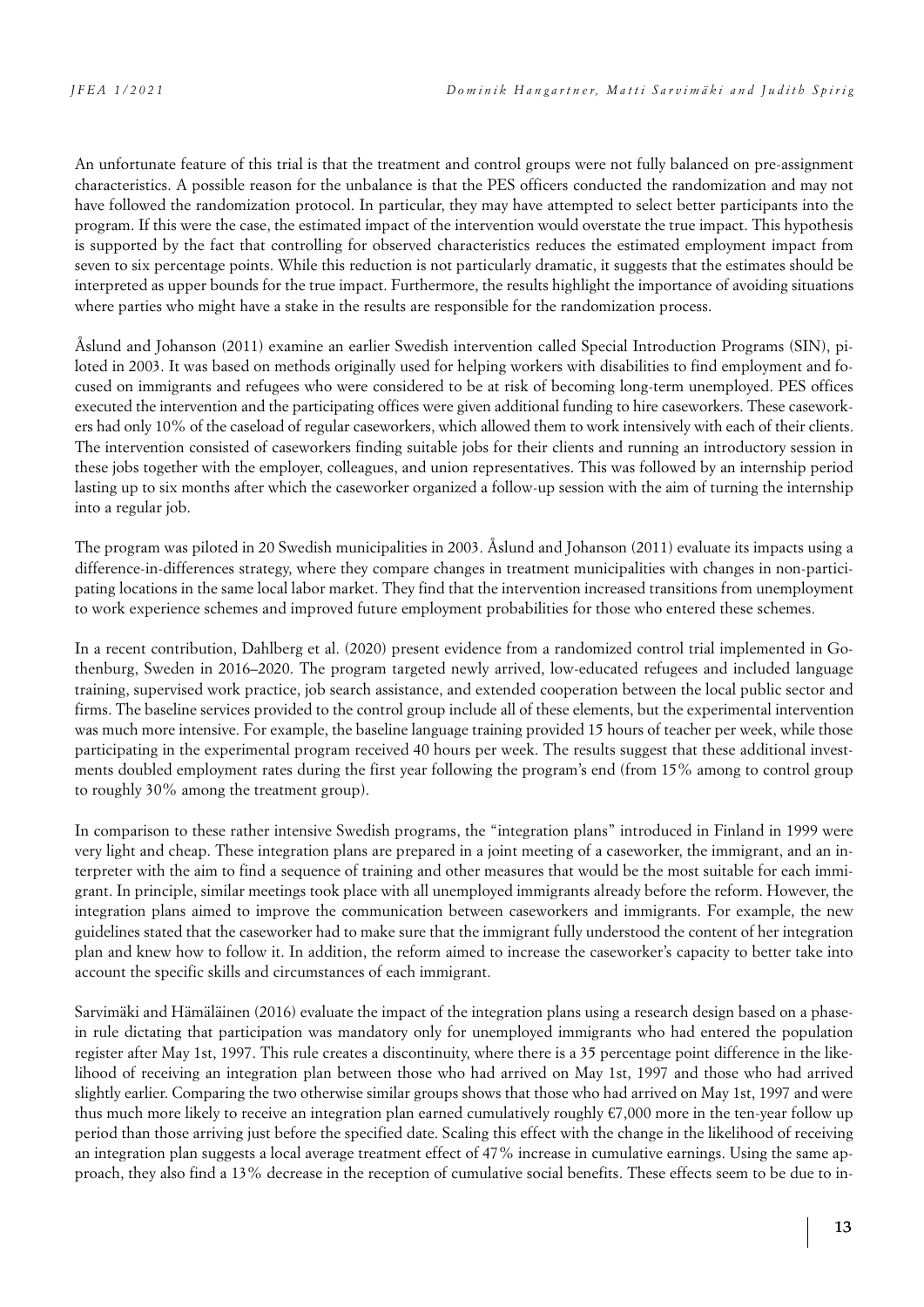creased language training and other training courses specifically designed for immigrants, replacing more "traditional" active labor market training such as job-seeking courses. That is, there is no detectable impact on the overall amount of training. Furthermore, Pesola and Sarvimäki (2021) find that the integration plans also have large intergenerational effects on grades and educational attainment of the children of the affected immigrants.

Arendt et al. (2021) examine the impacts of another reform on integration policies using a similar empirical approach as Sarvimäki and Hämäläinen (2016). Refugees arriving to Denmark after January 1st, 1999, were required to take substantially more language training than those arriving before the cutoff date. The reform also reduced welfare benefits available for some refugees, altered the way refugees were allocated across municipalities and shifted the responsibility to provide integration training from the central government to municipalities. These changes increased refugees' employment and earnings and facilitated skill-upgrading. In addition, male children of refugees whose both parents arrived just after the threshold date were more likely to complete lower secondary school and committed fewer crimes.

The research discussed in this section shares two central themes. First, all studies examine interventions aimed at improving the match quality between immigrants and training programs. Second, all papers find much larger effects than what is typically documented in the literature on the impacts of active labor market policies on natives' labor market integration (see e.g. Card, Kluve and Weber 2010, 2018 for reviews). These observations are consistent with the hypothesis that refugees (as well as some other immigrant groups) may lack the type of skills that can be improved through training provided by the employment offices, and that they first of all need support navigating the system. Thus, even the very small interventions such as Finland's integration plans can have large effects. These findings also suggest that further policy experimentation on how to improve training and counseling could yield high returns on the public investment.

### **E. Proficiency of local language**

There is little doubt that proficiency in the host country language is crucial for a successful integration. Yet, estimating the causal effect of language on immigrants' integration is challenging because the correlation of language proficiency and labor market outcomes raises a well-founded fear of endogeneity.11 In addition, the general focus on language *learning* (almost) throughout this literature entails critical challenges for the estimation of the importance of language on labor market outcomes. Most importantly: The fact that language learning ability is correlated with many other, often unobservable, characteristics that could also influence immigrants' job search and earnings is often noted, but difficult to overcome. Yet, even though many of the studies discussed below might not be able to deliver causal estimates, they provide, at the very least, an upper bound on the benefits of language courses, as the following summary illustrates.

Labor market participation seems to increase with local language skills in various countries. Dustmann and Fabbri (2003) find that in the UK, English language acquisition (ELA) increases the chances for a male job-seeker to find gainful employment by 26 percent. For women, the estimates are not statistically significant. In addition, they also find a significant positive effect of English proficiency on earnings.12 Grondin (2007) shows that the same positive relationship between English speaking ability and probability of employment also exists in Canada. Aldashev, Gernandt and Thomsen (2009) find that in Germany, language proficiency does not only affect immigrants' labor market participation, chances of employment, and earnings, but also their occupational choice.

A positive effect of local language skills has also been documented for earnings. In an early analysis, Tainer (1988) finds a statistically significant positive effect of English proficiency for foreign-born men in the U.S. The extent of the effect,

*<sup>11</sup> See, for instance, Chiswick and Miller 1995. There are a few studies that are trying to address the potential endogeneity with an instrumental variables strategy (Bleakley and Chin 2004, 2010; Miranda and Zhu 2013; van Ours and Veenman 2006). The instruments that these studies employ depend on the language spoken in the immigrant's country of origin and often also on the age-at-arrival, since both factors influence person's language learning ability.*

<sup>&</sup>lt;sup>12</sup> Note that according to Miranda and Zhu (2013), however, these results were not significant once they controlled for potential endogeneity (which could *also be due to the small sample size as they note).*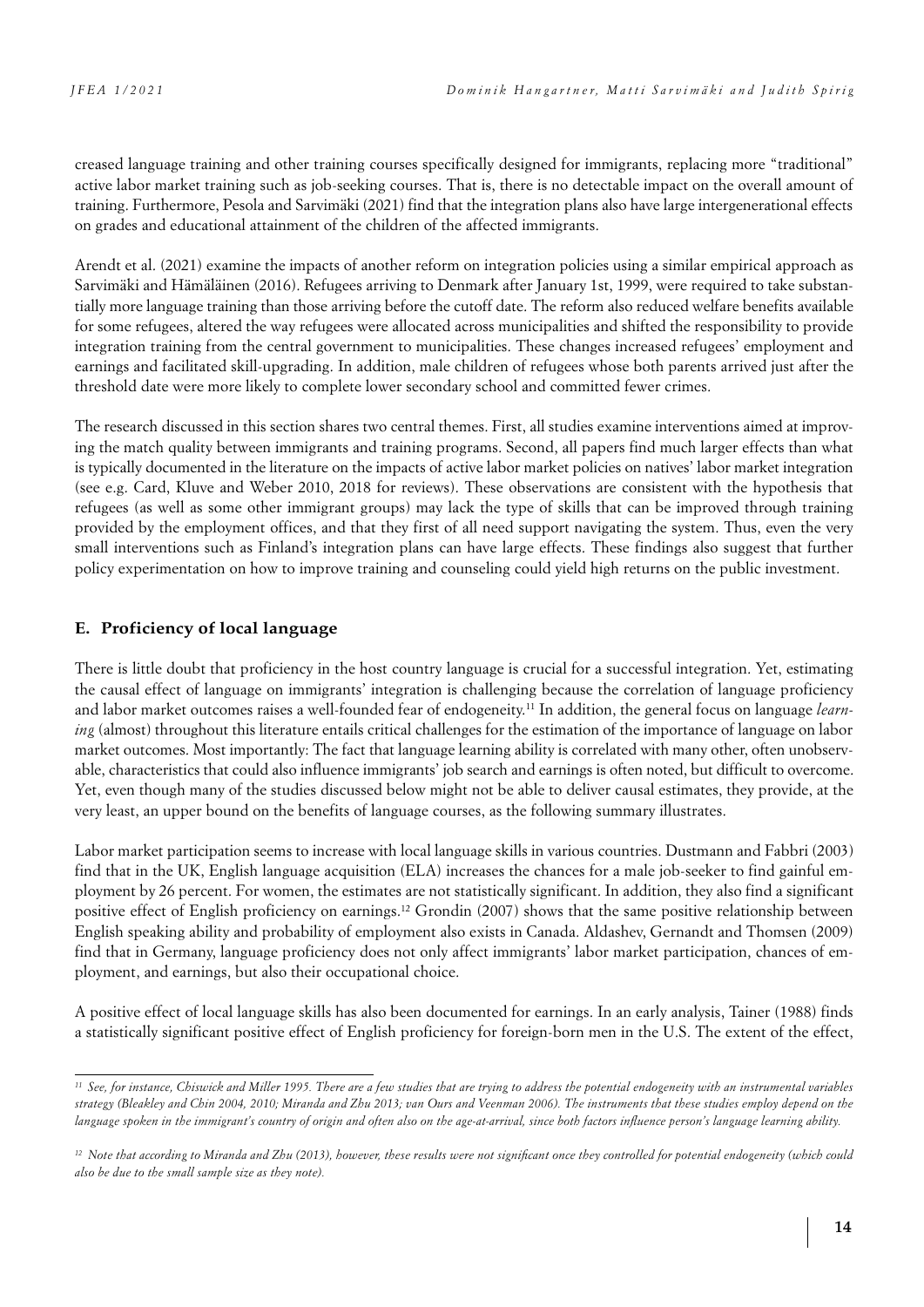however, varies across ethnicities: There is a larger effect for Hispanics and Asians than for European-born men. Chiswick and Miller (1995) analyze the impact of English language fluency on earnings in Australia, Canada, the U.S. and Israel. In all countries, they find a significant positive effect, varying between 5.3 percent higher earnings in Australia and 16.9 percent higher earnings in the U.S.. The results are also confirmed in later studies for Israel (Chiswick and Repetto 2000), the U.S. (Chiswick and Miller 2002) and Canada (Chiswick and Miller 2003).

Bleakley and Chin (2004) use an instrumental variables strategy based on age of child's arrival in the U.S. and her source country's language to determine the effect of English language skills in the U.S.. They find a significant positive effect of language ability on earnings, arguably mainly driven by years of schooling. Dustmann (1994) confirms this positive effect also for German language ability in former-West Germany.13 Simliarly, Ispohrding, Otten and Sinning (2014) find a strong positive effect of language ability on wages, arguably mainly mediated through occupational choice. Similar results also exist for ELA in the UK. Shields and Wheatley Price (2002) and Miranda and Zhu (2013), both using an IV strategy, estimate a large positive effect of ELA on wages.14 Finally, Budría and Swedberg (2015) find that in Spain as well, there is a general positive effect of language abilities on earnings, but it is more pronounced for high-skilled workers. They earn about 50 percent more if they speak Spanish.

Focusing on France, Lochmann, Rapoport and Speciale (2019) leverage a discontinuous assignment role to governmentoffered language training to document a significant effect of assignment to training on labor force participation of immigrants. This effect is increasing in the immigrants' education levels. Using administrative data from Switzerland, Hangartner and Schmid (2021) are also able to address above-mentioned concerns about endogeneity with a differencein-differences design. They exploit the quasi-random placement of refugees to Swiss states (cantons) and the existence of a sharp language border dividing German and French-speaking areas and examine the size of the economic gains from proficiency of the host country's language. Compared to otherwise similar English-speaking African asylum seekers, French-speaking asylum seekers have an 80 percent higher probability of finding a job in the first year after arrival due their proficiency in French. This effect is persistent for at least the first five years upon arrival.

Despite some shortcomings, these studies leave little doubt about the importance of proficiency in the host country's language of immigrant integration. They suggest that for arriving asylum seekers' economic integration and the receiving country's public expenditures, providing extensive language training to asylum seekers (and future residents) could prove highly beneficial.

### **F. Permanent residency permits and citizenship**

Another policy that has the potential to facilitate the integration of immigrants is to allow for faster access to permanent residency and citizenship. Faster access to a more permanent form of residence eliminates fears of deportation, and at the same time incentivizes immigrants to invest in a long-term future in the host country. However, that does not necessarily imply that residency permits and citizenship should be offered at the earliest stage. In theory, lowering the threshold for residency permits and citizenship could also have the opposite effect: Rather than incentivizing integration, issuing residency permits and citizenship too early might destroy immigrants' strive to integrate and learn the local language (Hainmueller, Hangartner and Pietrantuono 2017). While causal evidence on the impact of permanent residency and citizenship is fairly scant, there are a few studies that generally show that giving immigrants permanent residency and citizenship has i) a positive effect on political and social and, to a lesser degree, economic integration and ii) that these 'integration returns' are larger if immigrants receive these statuses earlier in the residency period.

*<sup>13</sup> See, also, Dustmann and Van Soest (2002).*

*<sup>14</sup> Shields and Wheatly Price (2002) estimate a positive effect of about 16.5% on immigrants' mean hourly occupational wages and Miranda and Zhu (2013) estimate that English deficiency leads to 23% lower wages in the UK.*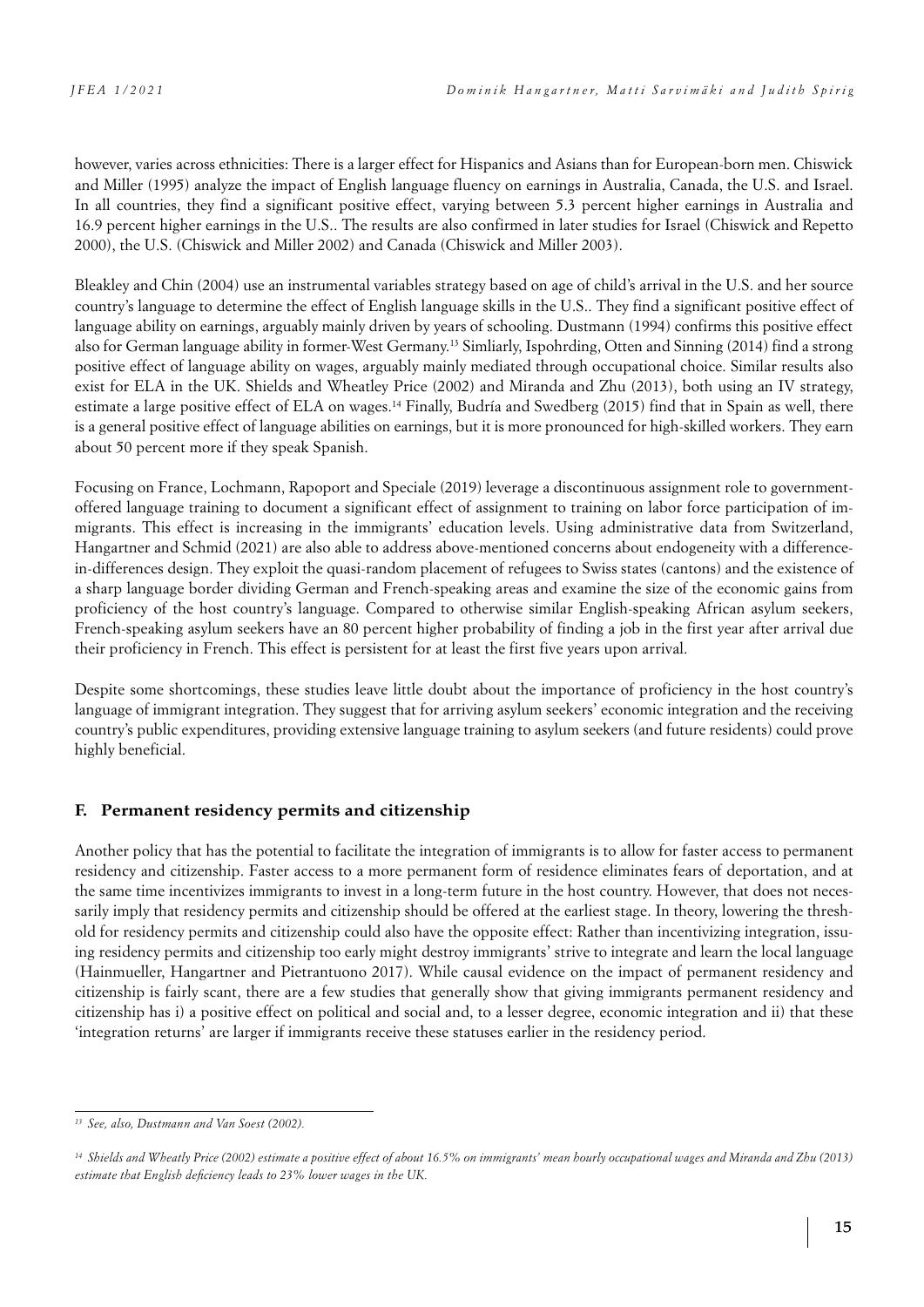With regard to residency permits, Hainmueller, Hangartner and Lawrence (2016) provide panel data evidence based on Swiss registry data (see above) that asylum seekers probability of finding a job increases by 10 percentage points (a 50% percent increase over the average) if they receive subsidiary protection in the first year after arrival. The boost associated with subsidiary protection, which arguably captures both the increase in refugees' motivation of finding work and decrease in employer's uncertainty about the refugee being deported, fairly linearly decreases the longer the refugee has to wait for receiving protection status and is essentially zero after five years upon arrival.

In the domain of citizenship rights, there are several panel data studies that show a positive association between naturalization and labor market outcomes (see Bevelander and Veenman 2008 and OECD 2011 and the references therein). One common problem with these studies is that even when employing panel data, the coefficient for naturalization might not have a causal interpretation if an unobserved factor, such as the decision to stay in the host country for good, causes immigrants to simultaneously apply for citizenship and finding a (better) job.15 However, Gathmann and Keller (2014) can exploit discontinuities in eligibility rules for immigration reforms in Germany that changed the residency requirements for naturalization. Based on an intention-to-treat analysis, they find only few economic returns for men, but significant, albeit substantively small, returns for women.

To circumnavigate the confounding issue associated with panel data, Hainmueller, Hangartner and Pietrantuono (2015; 2017; 2019) exploit the quasi-random assignment of citizenship in Swiss municipalities that used referendums to decide on naturalization applications of immigrants. Comparing otherwise similar immigrants who narrowly won or narrowly lost their naturalization referendums, they find that receiving Swiss citizenship strongly improved long-term economic, political and social integration. More specifically, they present evidence that barely naturalized – as compared to barely non-naturalized – immigrants have higher earnings, higher levels of political efficacy and knowledge, are more likely to read also Swiss and not exclusively foreign newspapers, are less likely to plan to return to their (or their parents') country of origin, and are less likely to feel discriminated against. Using an index of these outcomes, their studies show that naturalization increases both political and social integration by one standard deviation. They also find that the integration returns to naturalization are much larger for more marginalized immigrant groups<sup>16</sup> and somewhat larger when naturalization occurs earlier, rather than later, in the residency period.

Taken together, these studies support the policy paradigm arguing that naturalization is a catalyst for improving the economic, political and social integration of immigrants – rather than merely the crown on the completed integration process.

### **G. Fostering meaningful interaction between locals and refugees**

In combination, recent studies suggest that it may be important that interactions between asylum seekers and locals are meaningful and sustained (as opposed to mere exposure). Several of the papers discussed in this review speak to the importance of how contact happens. Steinmayr (2021) shows that the clear trend towards more support for right-wing, anti-immigrant parties overall was less extreme in municipalities that were assigned to host asylum seekers. In these municipalities, the arrival and integration of asylum seekers was accompanied, encouraged and facilitated by professionals and volunteers (see also, Gamalerio et al. (2021) on integration-promoting refugee reception centers in Italy). Large positive effects of arriving asylum seekers on anti-immigration party support, however, were documented where refugees predominantly just passed through on their way to other European countries (Dinas et al. 2019, Steinmayr 2021). This implies that the problem-centered media coverage of asylum issues (see, e.g., Eberl et al. 2018) might be less effective at structuring locals' perception of asylum seekers if direct contact is meaningful and repeated (see also Allport 1954, Hopkins 2010).

<sup>&</sup>lt;sup>15</sup> Consistent with this confounding pattern, Engdahl (2014) finds that immigrants' wages in Sweden actually increase before, not after, their citizenship *application is decided.* 

*<sup>16</sup> From (former) Yugoslavia and Turkey.*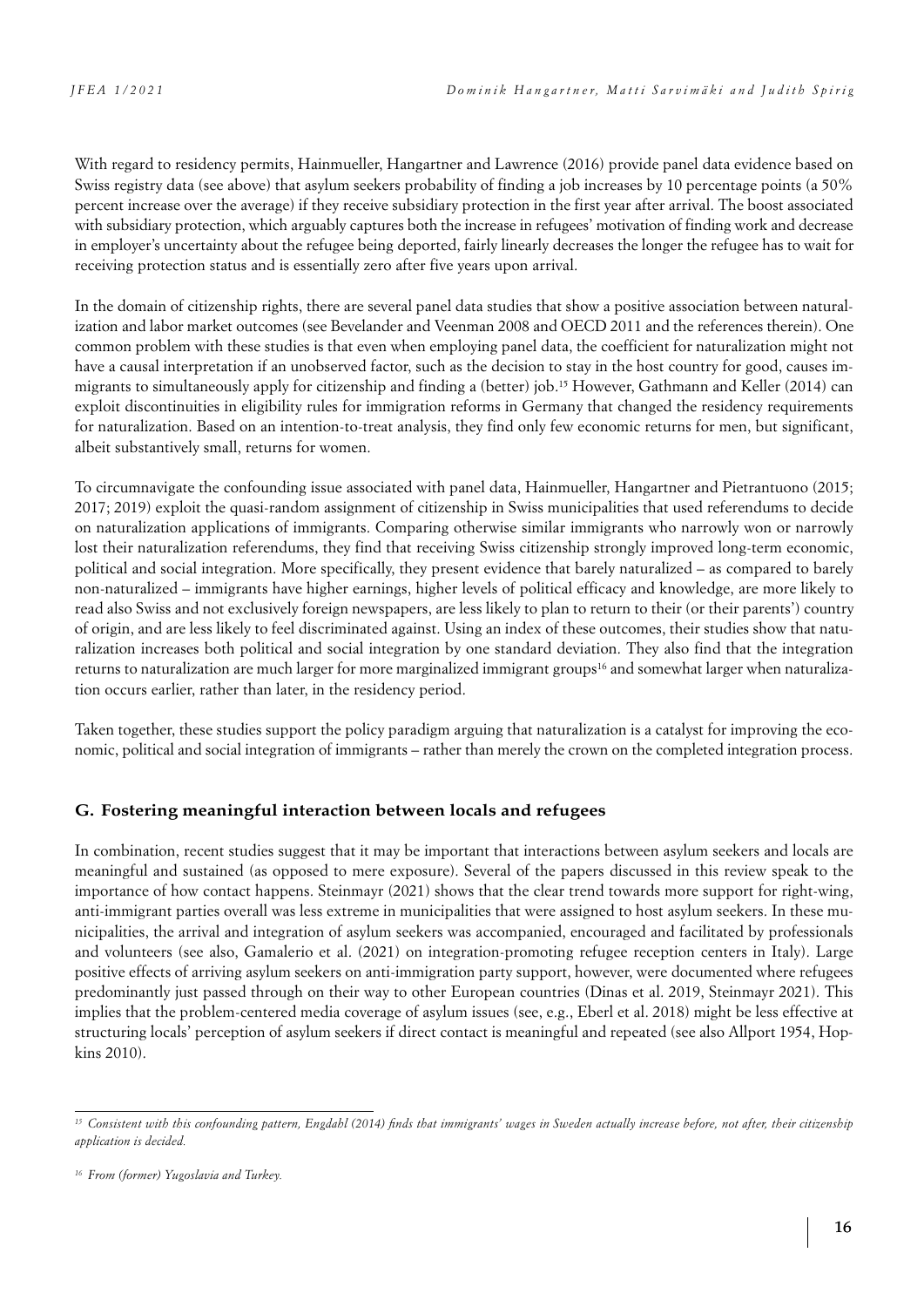Recent papers focusing on individual interactions between members of different groups complement the observational evidence mentioned above. Mousa (2020) shows that repeated interactions on the soccer pitch are able to reduce exclusionary attitudes between Christians and Muslims even in a challenging post-conflict context. In addition, not only repeated interaction between asylum seekers and the local community, but also between the (local) government and the local community could prove important. Both Krueger and Pischke (1997) and Karapin (2002) indicate that local political participation seems an important moderator for political violence against immigrants. Despite a huge literature on the 'contact hypothesis' in social psychology and related fields, there is still limited experimental and actionable evidence for policymakers about how best to foster interaction (Paluck and Green 2009). This remains one of the most important avenues for further research.

# **5. Conclusions**

This paper was inspired by our conversations with policy makers, journalists and fellow researchers in and outside of academia. Our role has been to present summaries of the research on labor market and fiscal impacts of (asylum) immigration, political effects of asylum seeker arrival and presence, and the effectiveness of various integration policies. Sooner or later, these conversations inevitably gravitated towards the question: "OK, but what should *we do*?"

In this paper, we offer a twofold answer. First, we argue that an essential component of the response to increases in asylum seeker arrivals is to remain calm. We acknowledge that this may be a formidable task as media coverage of refugees tends to capture the public imagination and worries about arriving refugees may thus receive a disproportionate weight in public debate. We do not have to look far for anecdotes supporting this view. For example, fears about refugees loomed large in the debate preceding the vote for Britain's exit from the EU despite the UK receiving relatively few asylum seekers in 2015. While it is hard to predict the economic impact of the UK leaving the EU, it seems safe to assume that these effects are likely substantially larger than the direct labor market or fiscal effect of refugees living in the UK. More generally, heated public debate increases the risk that important decisions will be made without a sufficient analysis of their first-order effects.

We stress that we do not make a statement about policy *objectives*, but on the *quality* of decision-making. Regardless of the objectives, cool heads are needed to evaluate whether the proposed policies are likely to lead to the desired outcomes. We also recognize that just telling people to calm down is unlikely to be helpful. A substantial share of voters holds deeply skeptical views of current refugee policies, and a growing literature shows that higher numbers of arriving refugees fuel the rise of populist, anti-immigrant parties. We do not advice policy makers to neglect these facts. Rather, we argue that these findings highlight the importance of seeking ways to mitigate the impact of receiving refugees on the broader political process.

Accomplishing this goal likely requires a multifaceted approach, but we view efficient integration policies as a central part of a response. Existing work suggests that such polices can have surprisingly large effects. However, we still lack a sufficient body of research to determine which policies are the most efficient (and for whom).

The second part of our recommendation is thus to increase policy experimentation and evaluation. We would particularly like to see more work on integration policy and programs, and on designing the asylum process (length of the process, labor market access, welfare support) with an eye towards rapid integration of asylum seekers who have a high likelihood of obtaining some form of protection status. Piloting new policies in a way that they are amenable to evaluation is, in principle, relatively straightforward. Many interventions can be tested with RCTs (for example by randomizing the timing when a new policy is implemented) or, alternatively, by creating research designs through the staggered rolled out of policies or the use of discontinuities in eligibility criteria. Given the prominence of refugees in the policy debate, researcher may have a good chance to persuade governments to engage in such experimentation. For example, the Finnish government is already running a large RCT to test a new approach for improving employment of refugees. We believe that similar opportunities are available also elsewhere.  $\square$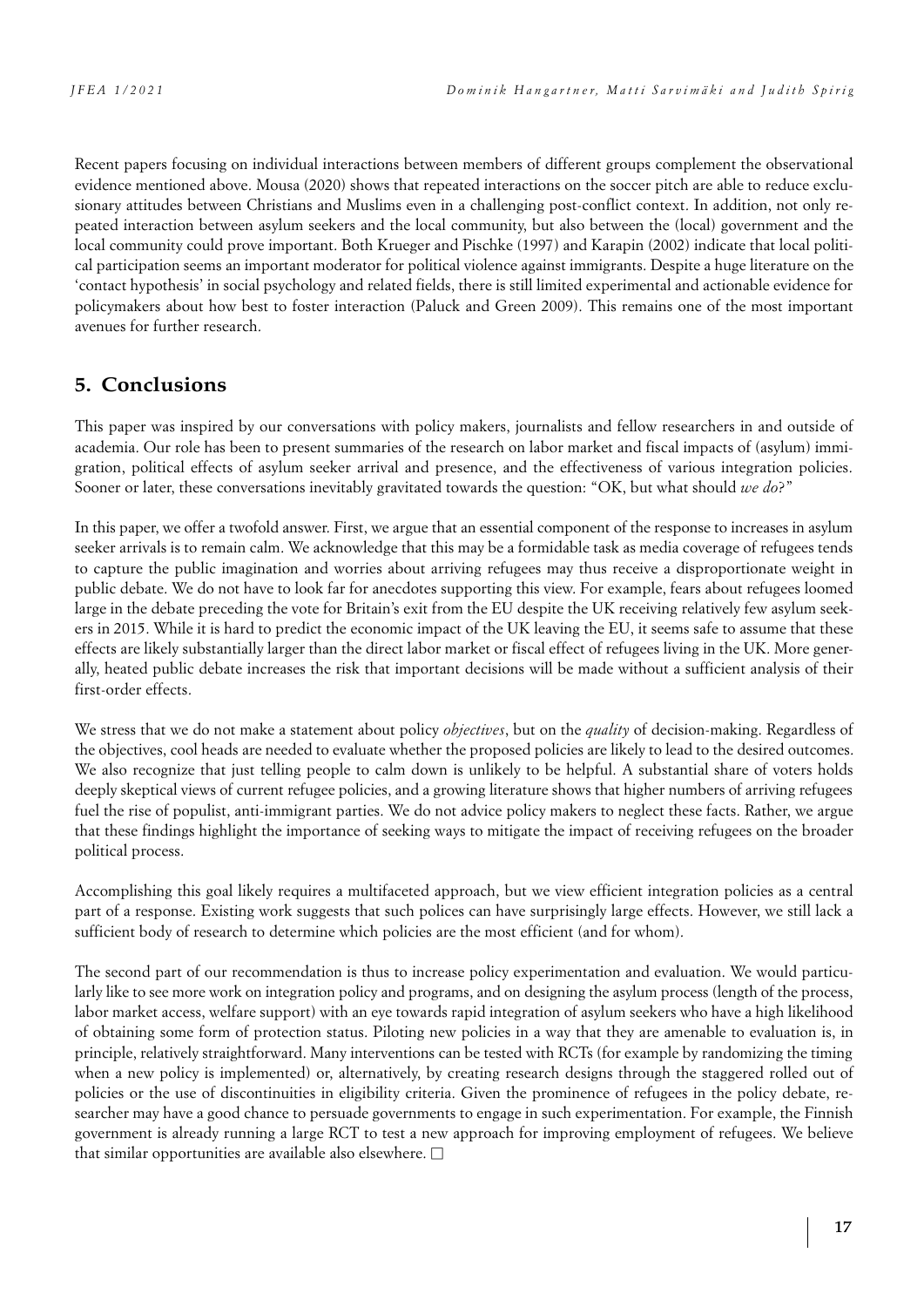# **6. References**

Abou-Chadi, T., and Krause, W., 2020. The causal effect of radical right success on mainstream parties' policy positions: A regression discontinuity approach. *British Journal of Political Science*, 50(3), pp.829–847.

Aldashev, A., Gernandt, J. and Thomsen, S. L., 2009. Language usage, participation, employment and earnings. *Labour Economics*, 16(3), pp.330–341.

Allport, G., 1954. *The Nature of Prejudice.* Addison-Wesley.

Altonji, J. G. and Card, D., 1991. The effects of immigration on the labor market outcomes of less-skilled natives. In: *Immigration, Trade, and the Labor Market*, University of Chicago Press, pp.201–234.

Amori M. and Manning, A., 2021. Monopsony and Wage Effects of Migration. *Working paper*.

Andersson Joona, P. and Nekby, L., 2012. Intensive coaching of new immigrants: an evaluation based on random program assignment. *The Scandinavian Journal of Economics*, 114(2), pp.575–600.

Angenendt, S., Engler, M. and Schneider, J., 2013. European Refugee Policy: Pathways to Fairer Burden-Sharing. *SWP Comments, Berlin: German Institute for International and Security Affairs*.

Åslund, O. and Johansson, P., 2011. Virtues of SIN Can Intensified Public Efforts Help Disadvantaged Immigrants?. *Evaluation review*, 35(4), pp.399–427.

Arendt, J. N, Bolvig, I., Foged, M., L. Hasager and Peri, G., 2021. Language training and refugees' integration. *NBER Working Paper* 26834.

Bakker, L., Dagevos, J. and Engbersen, G., 2014. The importance of resources and security in the socio-economic integration of refugees. A study on the impact of length of stay in asylum accommodation and residence status on socio-economic integration for the four largest refugee groups in the Netherlands. *Journal of International Migration and Integration*, 15(3), pp.431–448.

Bansak, K., Hainmueller, J. and Hangartner, D., 2016. How economic, humanitarian, and religious concerns shape European attitudes toward asylum seekers. *Science, 354*(6309), pp.217–222.

Bansak, K., Hainmueller, J. and Hangartner, D., 2017. Europeans support a proportional allocation of asylum seekers. *Nature Human Behavior 1*, 0133.

Barone, G., D'Ignazio, A., de Blasio, G. and Naticchioni, P., 2016. Mr. Rossi, Mr. Hu and politics. The role of immigration in shaping natives' voting behavior. *Journal of Public Economics*, 136, pp.1–13.

Barslund, M., Busse, M., Lenaerts, K., Ludolph, L. and Renman, V., 2016. Labour market integration of refugees. A comparative survey of Bosnians in five EU countries, *Mercator Dialogue on Asylum and Migration*, Brussels: Centre for European Policy Studies.

Bevelander, P. and Veenman, J., 2008. Naturalisation and Socioeconomic Integration: The Case of the Netherlands, in *The Economics of Citizenship*, pp.63–88.

Blau, F. and Mackie, C. (editors), 2016. *The Economic and Fiscal Consequences of Immigration*. National Academies of Sciences, Panel on the Economic and Fiscal Consequences of Immigration.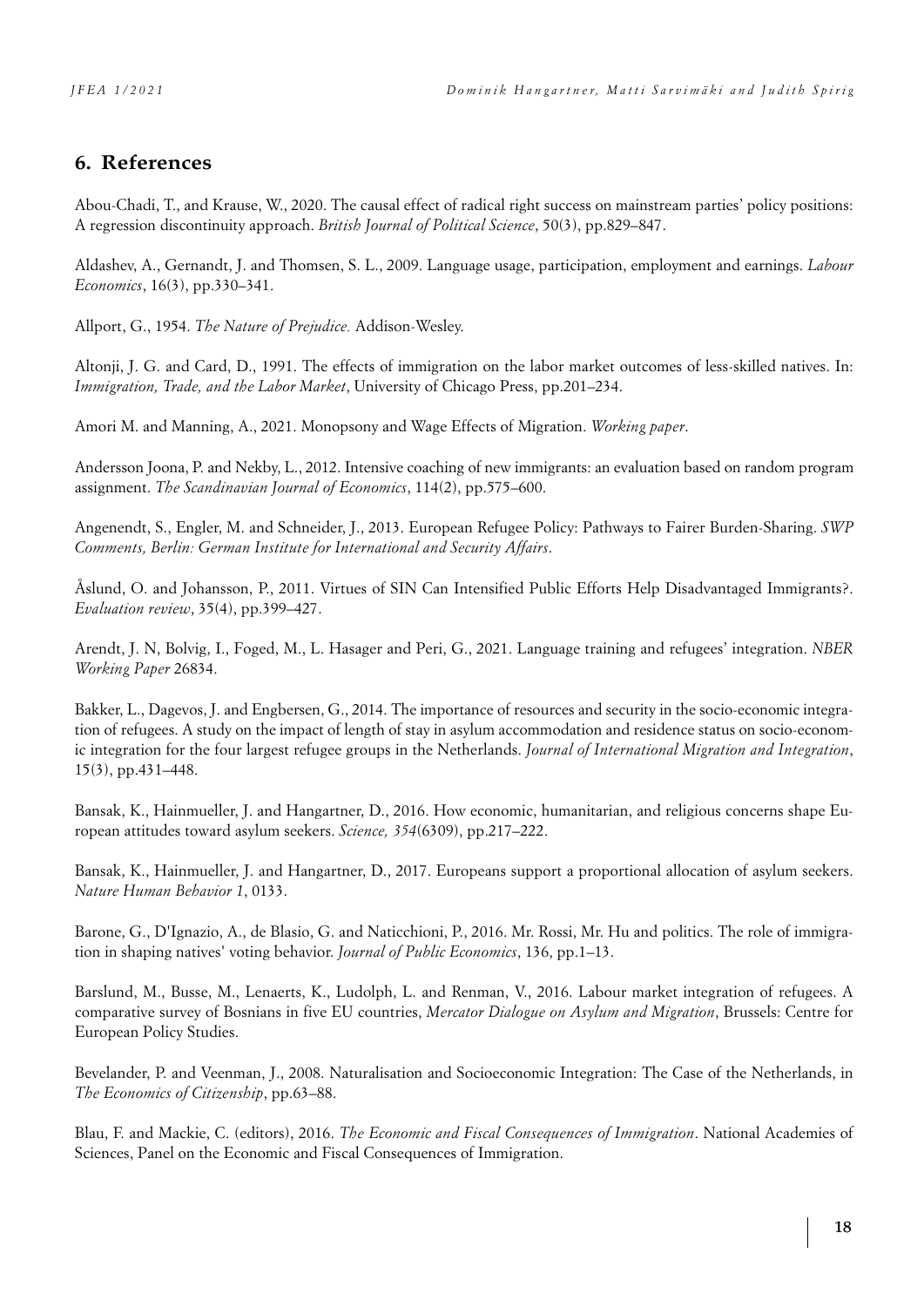Bleakley, H. and Chin, A., 2004. Language Skills and Earnings: Evidence from Childhood Immigrants. *Review of Economics and Statistics, 86*(2), pp.481–496.

Bleakley, H. and Chin, A., 2010. Age at arrival, English proficiency, and social assimilation among US immigrants. *American economic journal. Applied economics, 2*(1), pp.165–192.

Blumer, H., 1998. Race prejudice as a sense of group position. In *New Tribalisms*. UK: Palgrave Macmillan, pp.31–40.

Borjas, G.J., 1999. The Economic Analysis of Immigration, In: Orley C. Ashenfelter and David Card, Editor(s), *Handbook of Labor Economics 3A*, pp.1697–1760, Elsevier.

Borjas, G, J., 2015. *Labor Economics*. 7th edition. McGraw-Hill.

Borjas, G. J., 2016. The Wage Impact of the Marielitos: Additional Evidence, *NBER Working Paper* w21850.

Borjas, G. J., Monras, J., 2017. The labour market consequences of refugee supply shocks, *Economic Policy*, 32(91), pp.361–413.

Bratti, M., Deiana, C., Havari, E., Mazzarella, G. and Meroni, E. C., 2020. Geographical proximity to refugee reception centres and voting. *Journal of Urban Economics*, 120, pp. 103290

Braun, R. and Koopmans, R., 2010. The diffusion of xenophobic violence in Germany: The role of social similarity. *European Sociological Review*, 26(1), pp.1–25.

Brell, C., Dustmann, C. and Preston, I., 2020. The Labor Market Integration of Refugee Migrants in High-Income Countries. *Journal of Economic Perspectives*, *34*(1), pp.94–121.

Brunner, B. and Kuhn, A., 2014. Immigration, cultural distance and native' attitudes towards immigrants: evidence from Swiss voting results. *IZA Discussion Paper*, 8409.

Budría, S. and Swedberg, P., 2015. The impact of language proficiency on immigrants' earnings. *Revista de economía aplicada, 23*(67), pp.63–91.

Card, D., Kluve, J. and Weber, A., 2010. Active Labour Market Policy Evaluations: A Meta-Analysis. *Economic Journal, 120*(548), pp.F452–F477.

Card, D., Kluve, J. and Weber, A., 2018. What Works? A Meta Analysis of Recent Active Labor Market Program Evaluations. *Journal of the European Economic Association, 16*(3), pp.894–931.

Chiswick, B. R. and Miller, P. W., 1995. The Endogeneity between Language and Earnings: International Analyses. *Journal of Labor Economics, 13*(2), pp.246–288.

Chiswick, B. R. and Miller, P. W., 2002. Immigrant Earnings: Language Skills, Linguistic Concentrations and the Business Cycle. *Journal of Population Economics, 15*, pp.31–57.

Chiswick, B. R. and Miller, P. W., 2003. The complementarity of language and other human capital: immigrant earnings in Canada. *Economics of Education Review, 22*(5), pp.469–480.

Chiswick, B. R. and Repetto, G., 2000. Immigrant Adjustment in Israel : Literacy and Fluency in Hebrew and Earnings Immigrant Adjustment in Israel : *IZA Discussion Paper, 177*.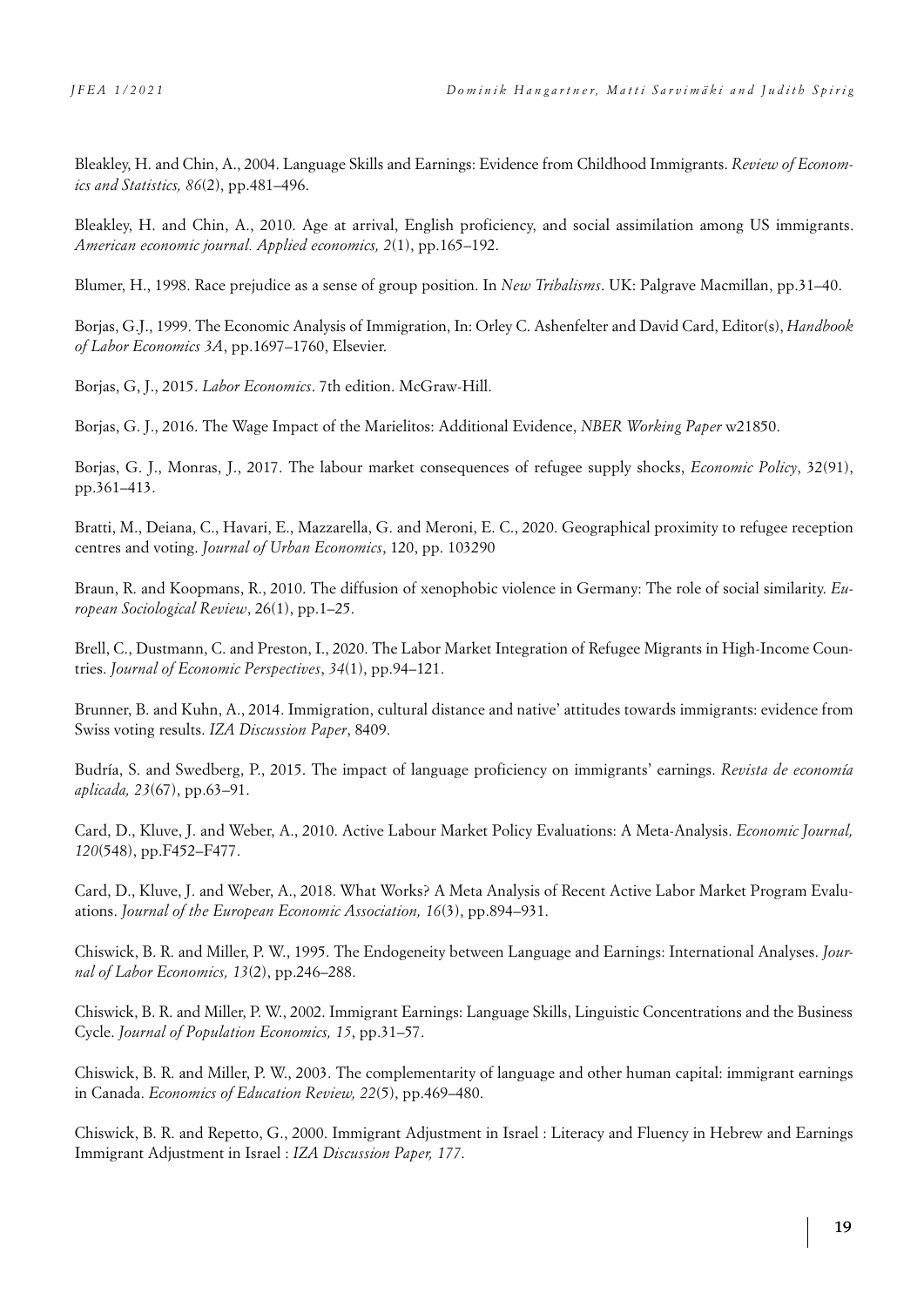Cools, S., Finseraas, H. and Rogeberg, O., 2021. Local Immigration and Support for Anti-Immigration Parties: A Meta-Analysis. *American Journal of Political Science*.

Dahlberg, M., Edmark, K. and Lundqvist, H., 2012. Ethnic diversity and preferences for redistribution. *Journal of Political Economy, 120*(1), pp.41–76.

Dahlberg, M., Edmark, K. and Lundqvist, H., 2016. Ethnic diversity and preferences for redistribution: Reply. Scandinavian Journal of Economics.

Dahlberg, M., Egebark, J., Vikman, U., Özcan, G., 2020. Labor Market Integration of Low-Educated Refugees: RCT Evidence from an Ambitious Integration Program in Sweden. IFN Working Paper No. 1372.

Dancygier, R.M., 2010. *Immigration and conflict in Europe*. Cambridge University Press.

Dancygier, R. M. and Laitin, D. D., 2014. Immigration into Europe: Economic discrimination, violence, and public policy. *Annual Review of Political Science, 17*, pp.43–64.

Dinas, E., Matakos, K., Xefteris, D. and Hangartner, D., 2019. Waking up the golden dawn: does exposure to the refugee crisis increase support for extreme-right parties? *Political analysis, 27*(2), pp.244–254.

Dinesen, P. T., Schaeffer, M. and Sønderskov, K. M., 2020. Ethnic Diversity and Social Trust: A Narrative and Meta-Analytical Review. *Annual Review of Political Science*, *23*(1), pp. 441–465

Dustmann, C., 1994. Speaking fluency, writing fluency and earnings of migrants. *Journal of Population Economics, 7*, pp.133–156.

Dustmann, C. and Fabbri, F., 2003. Language Proficiency axnd Labour Market Performance of Immigrants in the UK. *Economic Journal, 113*(489), pp.695–717.

Dustmann, C. and Preston, I., 2001. Attitudes to ethnic minorities, ethnic context and location decisions. *The Economic Journal, 111*(470), pp.353–373.

Dustmann, C., Schönberg, U. and Stuhler, J., 2016. The Impact of Immigration: Why Do Studies Reach Such Different Results? *Journal of Economic Perspectives, 30*(4), pp.31–56.

Dustmann, C. and Van Soest, A., 2002. Language and the Earnings of Immigrants. *Industrial and Labor Relations Review, 55*(3), pp.473–492.

Dustmann, C., Vasiljeva, K. and Piil Damm, A., 2019. Refugee migration and electoral outcomes. *The Review of Economic Studies, 86*(5), pp.2035–2091.

Eberl, J., Meltzer, C. E., Heidenreich, T., Herrero, B., Theorin, N., Lind, F., Berganza, R., Boomgaarden, H. G., Schemer, C. and Strömbäck, J., 2018. The European Media Discourse on Immigration and Its Effects: A Literature Review. *Annals of the International Communication Association, 42*(3), pp.207–23.

Engdahl, M., 2014. Naturalizations and the economic and social integration of immigrants. *Uppsala Center for Labor Studies Working paper, 6*.

Fasani, F., Frattini, T. and Minale, L., 2021 (The Struggle for) Refugee Integration into the Labour Market: Evidence from Europe. *Journal of Economic Geography*.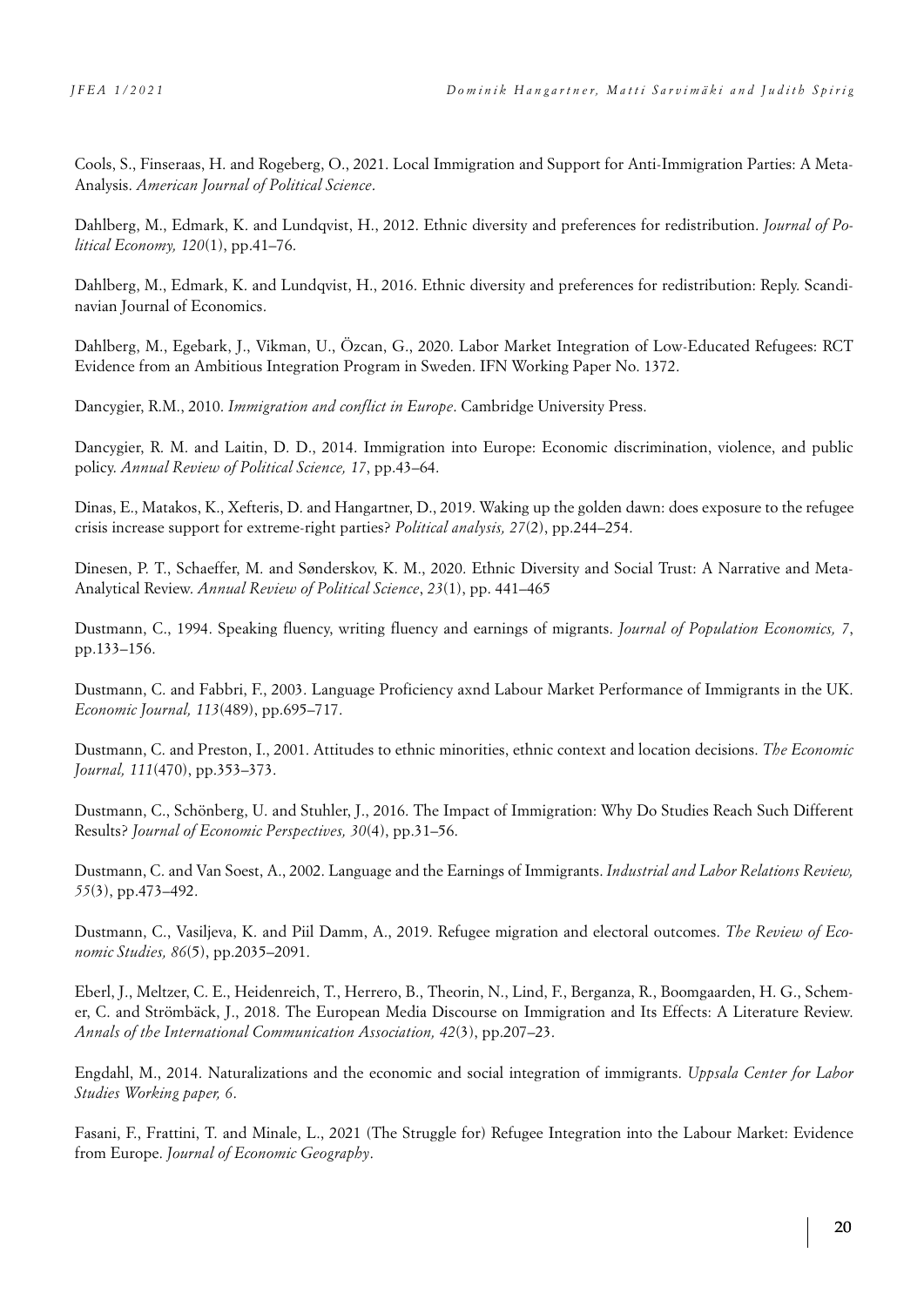Falk, A., Kuhn, A. and Zweimüller, J., 2011. Unemployment and Right-Wing Extremist Crime: Unemployment and Right-Wing Extremist Crime. *Scandinavian Journal of Economics, 113*(2), pp.260–285.

Foged, M. and Peri, G., 2016. Immigrants' Effect on Native Workers: New Analysis on Longitudinal Data. *American Economic Journal: Applied Economics, 8*(2), pp.1–34.

Gamalerio, M., Luca, M., Romarri, A. and Viskanic, M., 2021. Refugee reception, extreme-right voting, and compositional amenities: evidence from Italian municipalities. *Working Paper*. https://www.matteogamalerio.com/content/ uploads/2021/10/SPRAR\_Far\_Right\_2021.pdf

Gathmann, C. and Keller, N., 2014. Returns to Citizenship? Evidence from Germany's Recent Immigration Reforms. *Working Paper*. [https://papers.ssrn.com/sol3/papers.cfm?abstract\\_id=2432911](https://papers.ssrn.com/sol3/papers.cfm?abstract_id=2432911)

Gessler, T., Tóth, G. and Wachs, J., 2021. No Country for Asylum Seekers? How Short-Term Exposure to Refugees Influences Attitudes and Voting Behavior in Hungary. *Political Behavior*.

Giuliano, P. and Tabellini, M., 2021, The Seeds of Ideology: Historical Immigration and Political Preferences in the United States. *Harvard Business School BGIE Unit Working Paper No. 20-118*. https://ssrn.com/abstract=3606506

Golder, M., 2016. Far right parties in Europe. *Annual Review of Political Science, 19*, pp.477–497.

Grondin, C., 2007. Knowledge of official languages among new immigrants: How important is it in the labour market. *Ottawa: Statistics Canada*.

Hainmueller, J., Hangartner, D. and Lawrence, D., 2016. When lives are put on hold: Lengthy asylum processes decrease employment among refugees. *Science Advances, 2*(8), p.e1600432.

Hainmueller, J., Hangartner, D. and Pietrantuono, G., 2015. Naturalization fosters the long-term political integration of immigrants. *Proceedings of the National Academy of Sciences, 112*(41), pp.12651–12656.

Hainmueller, J., Hangartner, D. and Pietrantuono, G., 2017. Catalyst or crown: Does naturalization promote the longterm social integration of immigrants?. *American Political Science Review, 111*(2), pp.256–276.

Halla, M., Wagner, A. F. and Zweimüller, J., 2017. Immigration and voting for the far right. *Journal of the European Economic Association, 15*(6), pp.1341–1385.

Hangartner, D., Dinas, E., Marbach, M., Matakos, K. and Xefteris, D., 2019. Does exposure to the refugee crisis make natives more hostile?. *American Political Science Review, 113*(2), pp.442–455.

Hangartner, D. and Schmid, L., 2021. Migration, Language and Employment. *Working Paper*.

Hanson. G., 2009. The Economic Consequences of the International Migration of Labor. *Annual Review of Economics, 1*, pp.179–208

Harmon, N.A., 2018. Immigration, ethnic diversity, and political outcomes: Evidence from Denmark. *The Scandinavian Journal of Economics, 120*(4), pp.1043–1074.

Hatton, T. J., 2004. Seeking asylum in Europe. *Economic policy, 19*(38), pp.6-62.

Hopkins, D. J., 2010. Politicized places: Explaining where and when immigrants provoke local opposition. *American Political Science Review, 104*(01), pp.40–60.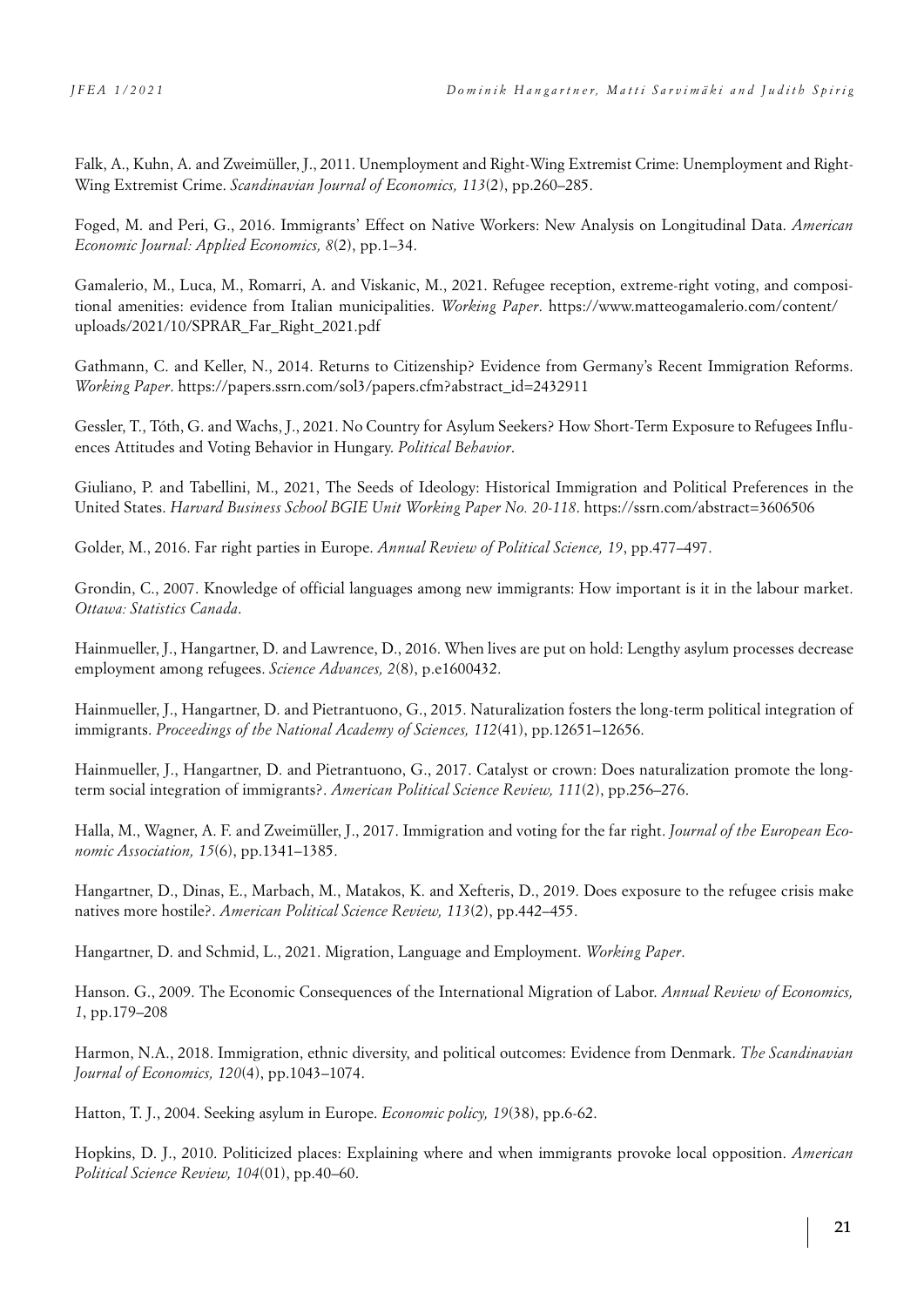Isphording, I. E., Otten, S. and Sinning, M., 2014. The Effect of Language Deficiency on Immigrant Labor Market Outcomes in Germany. *Mimeo*.

Jensen, K., 2020. The Political Consequences of Immigration: Evidence from Refugee Shocks in Denmark. *Working Paper*. https://www.cemfi.es/ftp/pdf/papers/Seminar/Jensen\_JMP\_Jan11.pdf

Karapin, R., 2002. Antiminority Riots in Unified Germany: Cultural Conflicts and Mischanneled Political Participation. *Comparative Politics, 34*(2), pp.147–167.

Krueger, A. B. and Pischke, J. S., 1997. A statistical analysis of crime against foreigners in unified Germany. *Journal of Human Resources, 32*(1), pp.182–209.

Kymlicka, W., 1995. *Multicultural citizenship: A liberal theory of minority rights*. Clarendon Press.

Lee, R. and Miller, T., 2000. Immigration, social security, and broader fiscal impacts. *American Economic Review, 90*m pp.350–354.

Lonsky, J., 2021. Does immigration decrease far-right popularity? Evidence from Finnish municipalities. *Journal of Population Economics, 34*(1), pp.97–139.

Lochmann, A., H. Rapoport and B. Speciale. 2019. The effect of language training on immigrants' economic integration: Empirical evidence from France. *European Economic Review, 113*, pp.265–296.

Malmström, C. 2014. Commissioner Cecilia Malmström commemorates the Lampedusa tragedy. *European Commission Statement, 14/296* (2 October).

Marbach, M. and Ropers, G., 2018, Not in My Backyard: Do Increases in Immigration Cause Political Violence? *IPL Working Paper*, 18–02, <https://ssrn.com/abstract=3310352>

Martikainen, T., Saari, M. and Korkiasaari J., 2013. Kansainväliset muuttoliikkeet ja Suomi. In Martikainen, T., Saukkonen, P. and Säävälä, M. (toim.) *Muuttajat. Kansainvälinen muuttoliike ja suomalainen yhteiskunta*. Helsinki: Gaudeamus.

McLaren, L. M., 2012. Immigration and trust in politics in Britain. *British Journal of Political Science, 42*(01), pp.163–185.

McLaren, L. M., 2015. I*mmigration and Perceptions of National Political Systems in Europe*. USA: Oxford University Press.

Mendez, I. and Cutillas, I. M., 2014. Has immigration affected Spanish presidential elections results? *Journal of Population Economics, 27*(1), pp.135–171.

Miranda, A. and Zhu, Y., 2013. English deficiency and the native–immigrant wage gap. *Economics Letters, 118*(1), pp.38–41.

Moore, M. and Ramsay, G., 2017. UK media coverage of the 2016 EU referendum campaign. *Report by the Policy Institute at King's College, London*.

Mousa, S., 2020. Building social cohesion between Christians and Muslims through soccer in post-ISIS Iraq. *Science, 369*(6505), pp.866–870.

Nekby, L. and Pettersson-Lidbom, P., 2016. Revisiting the Relationship between Ethnic Diversity and Preferences for Redistribution. *Scandinavian Journal of Economics*.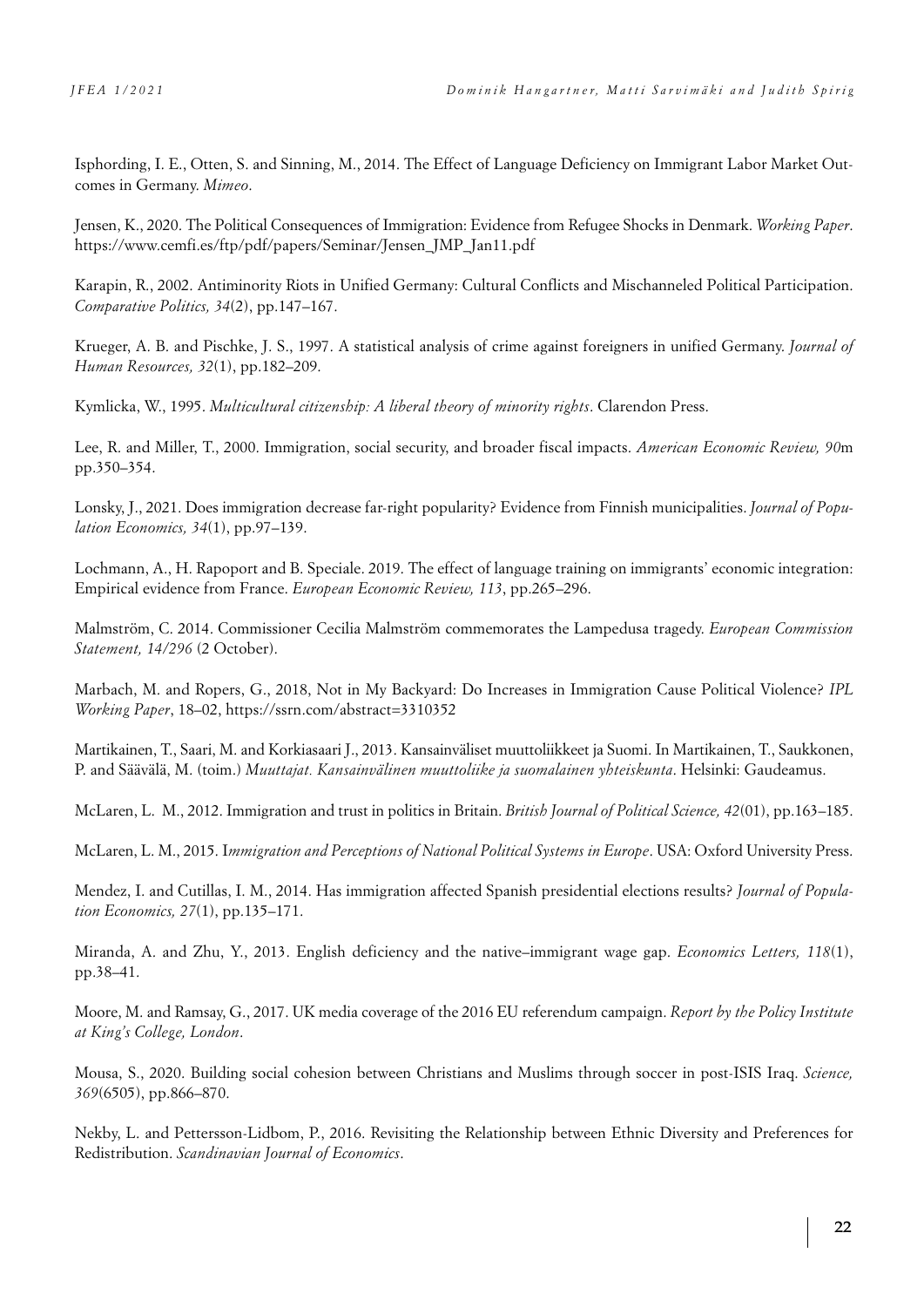OECD, 2011. *Naturalisation: A Passport for the Better Integration of Immigrants?* Paris: OECD Publishing.

OECD, 2013. Sweden – *DAC Peer Review of Development Co-operation*. Paris: OECD Publishing.

OECD, 2020. New asylum applications since 1980 in the OECD and the European Union, *International Migration Outlook 2020*, Paris: OECD Publishing,<https://doi.org/10.1787/395bab9d-en>

Otto, A. H. and Steinhardt, M. F., 2014. Immigration and election outcomes – Evidence from city districts in Hamburg. *Regional Science and Urban Economics, 45*, pp.67–79.

Paluck, E. L. and Green, D. P., 2009. Prejudice reduction: What works? A review and assessment of research and practice. *Annual review of psychology, 60*, pp.339-367.

Pesola, H. and Sarvimäki, M., 2021. Intergenerational Spillovers of Integration Policies: Evidence from Finland's Integration Plans. *Working paper*.

Putnam, R. D., 2007. E pluribus unum: Diversity and community in the twenty first century the 2006 Johan Skytte Prize Lecture. *Scandinavian political studies, 30*(2), pp.137–174.

Peri, G. and Yasenov, V., 2015. *The labor market effects of a refugee wave: Applying the synthetic control method to the Mariel boatlift*. National Bureau of Economic Research, No. w21801.

Quillian, L., 1995. Prejudice as a response to perceived group threat: Population composition and anti-immigrant and racial prejudice in Europe. *American Sociological Review, 60*(4), pp.586–611.

Ruist, J. 2015. The fiscal cost of refugee immigration: the example of Sweden. *Population and Development Review*, 41, pp.567–581

Ruist, J. 2020. The fiscal aspect of the refugee crisis. *International Tax and Public Finance*, 2, pp.478–492.

Sarvimäki, M., 2011. Assimilation to a Welfare State: Labor Market Performance and Use of Social Benefits by Immigrants to Finland. *Scandinavian Journal of Economics, 113*(3), pp.665–688.

Sarvimäki, M., 2017. Labor market integration of refugees in Finland. *Nordic Economic Policy Review*, 7(1): pp.91–114.

Sarvimäki, M. and Hämäläinen, K., 2016. Integrating Immigrants: The Impact of Restructuring Active Labor Market Policies. *Journal of Labor Economics, 34*(2), pp.479–508.

Sarvimäki, M., Ansala, L., Eerola, E., Hämäläinen, K., Hämäläinen, U., Pesola, H. and Riihelä, M., 2014. Maahanmuuttajien integroituminen Suomeen. *VATT Julkaisut 67*.

Savolainen, R., 2016. How Policies Influence Voter Sentiments: Evidence from Asylum Center Placements. *Working Paper*.

Schaub, M., Gereke, J. and Baldassarri, D., 2021. Strangers in Hostile Lands: Exposure to Refugees and Right-Wing Support in Germany's Eastern Regions. *Comparative Political Studies, 54*(3-4), pp.686–717.

Shields, M. A. and Wheatley Price, S., 2002. The English language fluency and occupational success of ethnic minority immigrant men living in English metropolitan areas. *Journal of Population Economics, 15*, pp.137–160.